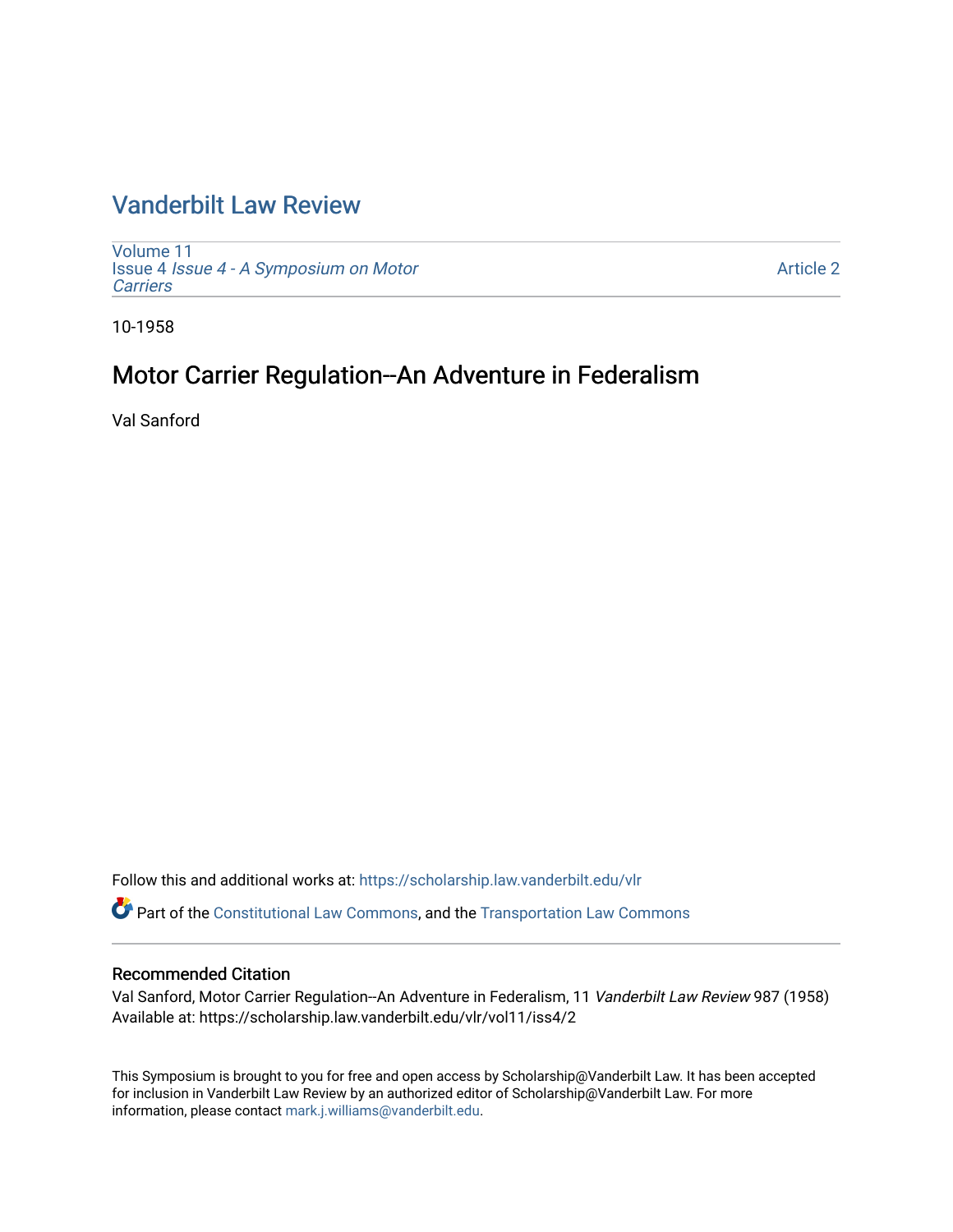# MOTOR CARRIER REGULATION-AN ADVENTURE IN FEDERALISM

#### **VAL SANFORD\***

#### I.

By virtue of the nature of our federal system every attempt to regulate extensive economic activity involves constantly recurring problems as to the proper allocation of governmental power between the state and national governments, and thus problems as to the proper balancing of local or state and national interests. The development of motor carrier regulation in the United States has been controlled by the general concepts of federalism and exemplifies the nature of the basic problems inherent in those concepts. The purpose of this article is to examine the regulation of motor carriers from the standpoint of the allocation of governmental powers and to offer some tentative conclusions as to the effectiveness of the present system of regulation in this regard.

II.

The third clause of section 8 of article I of the Constitution of the United States provides that the Congress shall have the power to "regulate Commerce with foreign Nations, and among the several States, and with the Indian Tribes." By virtue of the doctrine of federal supremacy, this clause not only serves as a grant of federal power; it also, of necessity, reduces the power of the states in the exercise of powers otherwise belonging to them. Even in the absence of congressional action, state laws may be held invalid as in violation of this clause.' The purpose of the clause was to promote a system of free trade among the states and to prevent the states from disrupting or obstructing that system.

The commerce clause does not, however, prohibit all action by the states affecting interstate commerce. It has always been recognized that the states have the power to govern their own local commerce,2 even though interstate commerce may be affected thereby. The problem has been to achieve a practical adjustment between the maintenance of free commerce, except insofar as Congress may regulate it, and the maintenance of efficient state and local governments.3

In attempting to achieve this practical adjustment the Supreme

3. The Minnesota Rate Cases, 230 U. S. 352, 400 (1913).

#### 987

<sup>\*</sup> Lawyer, Nashville, Tennessee. Member, Tennessee Bar.

**<sup>1.</sup>** Gibbons v. Ogden, 22 U. S. (9 Wheat.) **1** (1824).

<sup>2.</sup> License Cases, 46 U. S. (5 How.) 504, 574 (1847).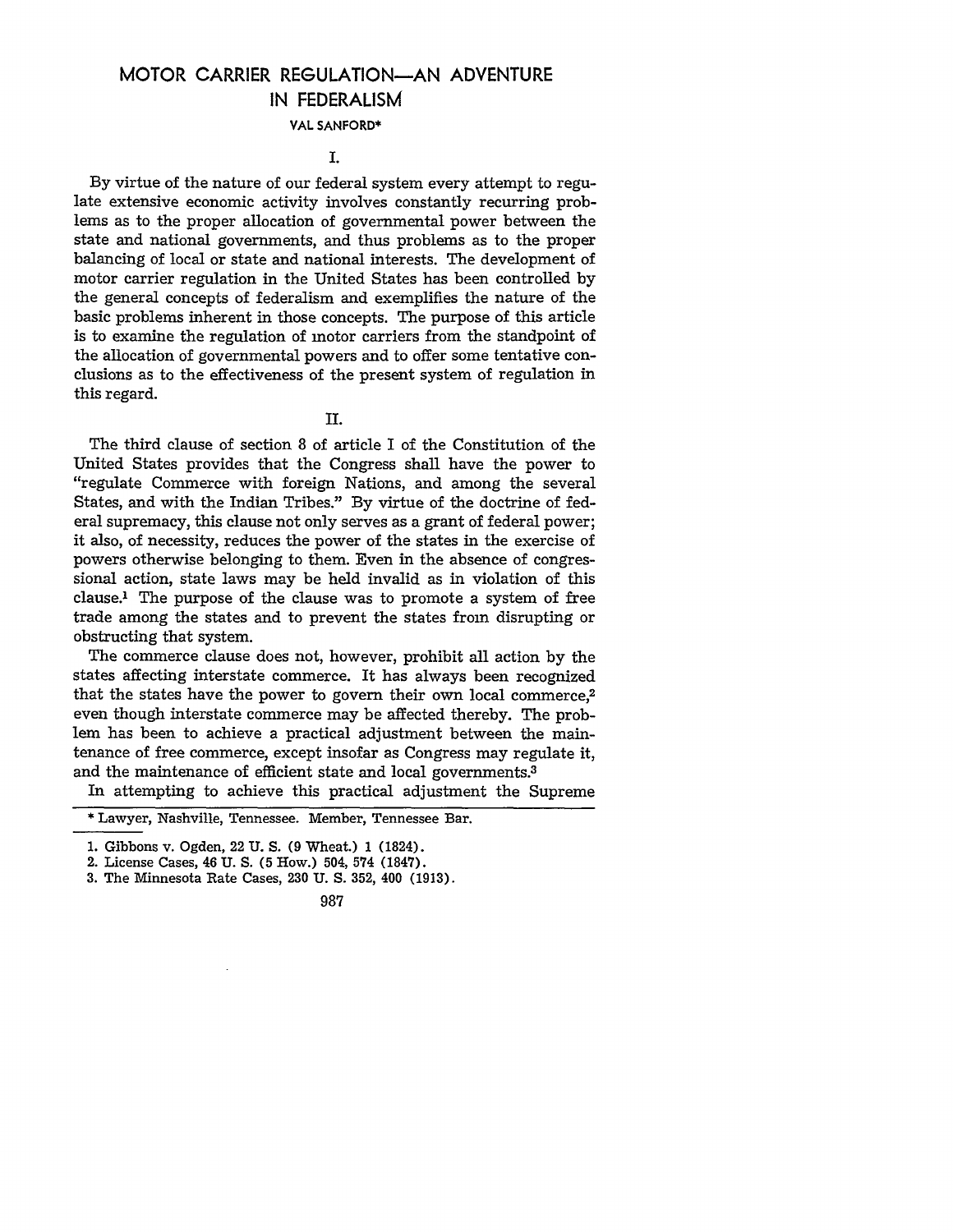Court has from time to time devised and used various expressions of the guiding standards.4 The landmark case, however, is still *Cooley v. Board of Wardens,5* where the court said,

Now, the power to regulate commerce embraces a vast field, containing not only many, but exceedingly various subjects, quite unlike in their nature; some imperatively demanding a single uniform rule, operating equally on the commerce of the United States in every port; and some, like the subject now in question, as imperatively demanding that diversity which alone can meet the local necessities of navigation.

Either absolutely to affirm, or deny that the nature of this power requires exclusive legislation by Congress, is to lose sight of the nature of the subjects of this power, and to assert concerning all of them, what is really applicable but to a part. Whatever subjects of this power are in their nature national, or admit only of one uniform system, or plan or regulation, may justly be said to be of such a nature as to require exclusive legislation by Congress. That this cannot be affirmed of laws for the regulation of pilots and pilotage is plain **....** [T]he nature of this subject is such, that until Congress should find it necessary to assert its power, it should be left to the legislation of the states; that it is local and not national; that it is likely to be the best provided for, not by one system, or plan of regulation, but by as many as the legislative discretion of the several states should deem applicable to the local peculiarities of the ports within their limits. <sup>6</sup>

The problem is generally considered as one of balancing state interests against national interests. State laws will be upheld in the absence of a requirement of national uniformity or of congressional occupation of the field, unless the state law obstructs or discriminates against interstate commerce.7

Where Congress has acted, however, state laws which conflict either with the express provisions or with the congressional policies will be held invalid.<sup>8</sup> In this regard, however, congressional intent to displace local laws is not, in general, to be inferred unless clearly indicated **by** consideration of the statutory purposes.<sup>9</sup> As Justice Murphy said, however, in *California v. Zook,10*

But whether Congress has or has not expressed itself, the fundamental inquiry, broadly stated, is the same: Does the state action conflict with national policy? The Cooley rule and its later application, *Southern Pacific Co. v. Arizona, supra,* the question of congressional "occupation of the field," of the search for conflict in the very terms of state and federal statutes are but three separate particularizations of this mitial principle.<sup>11</sup>

Southern Pacific Ry. v. Arizona, 325 **U. S. 761** (1945). 8. Note, "Occupation of the *Field" in Commerce Clause Cases, 1936-1946: Ten Years of Federalism,* 60 **HARV.** L. REV. 262 (1946).

9. Maurer v. Hamilton, **309** U. **S.** 598, 614 (1940). 10. 336 U. **S. 725** (1949). 11. Id. at 729.

<sup>4.</sup> RIBBLE, **STATE AND** NATIONAL POWER **OVER COMMERCE (1937).**

**<sup>5. 53</sup> U. S.** (12 How.) **298 (1851).**

**<sup>6.</sup>** *Id.* at **319. 7.** Cities Service Gas Co. v. Peerless Oil & Gas Co., 340 **U. S. 179 (1950);**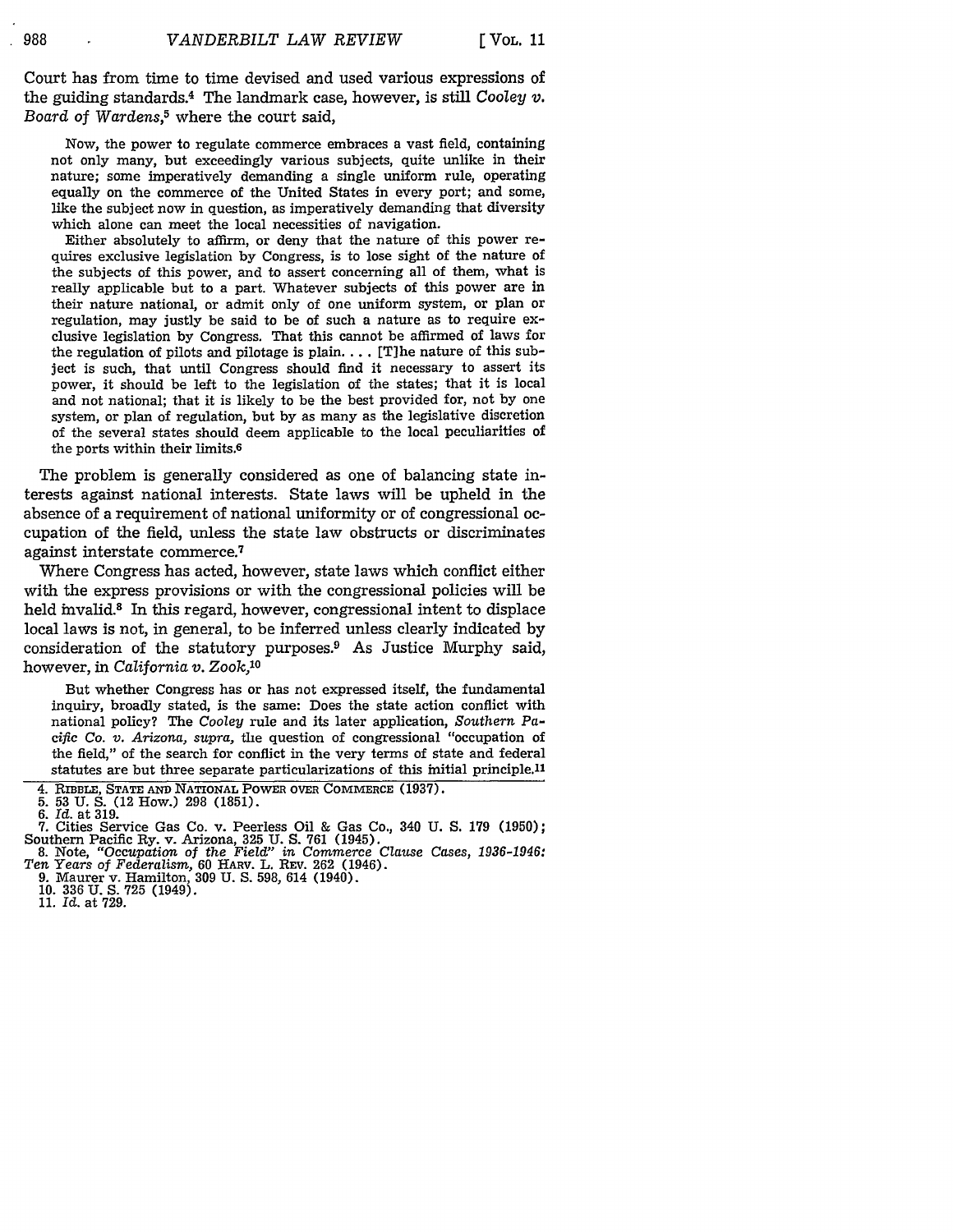989

Congress may unquestionably redefine the areas of state and national control, and if it chooses, confer upon the states powers which they otherwise would not have.<sup>12</sup>

These basic principles have controlled the distribution of governmental powers in the development of the regulation of motor carriers.

Thus, even in the absence of congressional action, the states have no power to prohibit the operation of interstate carriers on the ground that existing services are adequate and that there is no public convenience and necessity for additional service.<sup>13</sup> But in the absence of congressional action, the states may regulate the sizes and weights of interstate vehicles, 14 and otherwise adopt uniform laws and regulations to promote safety of the highways, 15 to conserve the highways, 16 to exact reasonable fees as compensation for the use of such highways, $17$ to control the routes used by interstate carriers,18 to require adequate insurance for the protection of the general public,19 and to regulate the hours of employment for operators of motor vehicles.<sup>20</sup>

With the adoption of the Federal Motor Carrier Act in 1935,<sup>21</sup> Congress redefined the areas of national and state control. The reach of both state and national powers in the field of motor carrier regulation thus now turns primarily upon that act and its subsequent amendments.

III.

Motor transportation did not enter the field of intercity operations until approximately 1920. By the early 1930's, however, it had become a major feature in the nation's transportation system. This initial growth was accomplished with no federal and little effective state control.<sup>22</sup> Between 1929 and 1933, however, most of the states enacted comprehensive acts regulating motor carriers. By 1935, 47 states regulated common carriers of passengers, 42 regulated common carriers of property, 31 regulated contract carriers of property and 8 regulated private carriers of property.2

- 
- 

17. Interstate Busses Corp. v. Blodgett, 276 U. S. 245 (1928).<br>17. Interstate Busses Corp. v. Blodgett, 276 U. S. 245 (1928).<br>18. Bradley v. Public Utilities Comm., 289 U. S. 92 (1933).<br>19. Sprout v. South Bend, 277 U. S.

ever, require insurance or bonds for the protection of interstate passengers<br>or cargo. Continental Casualty Co. v. Shankel, 88 F. 2d 819 (10th Cir. 1937).<br>20. H. P. Welch & Co. v. New Hampshire, 306 U. S. 79 (1939).<br>21. Pa

**PORTATION** AGENcIEs REP. 13 (1934).

23. **S.** REP. No. 482, 74th Cong., **1st** Sess. (1935).

<sup>12.</sup> Prudential Ins. Co. v. Benjamin, 328 U. S. 408 (1946).

<sup>13.</sup> Buck v. Kuykendall, 267 U. S. 307 (1925). 14. South Carolina State Highway Dept. v. Barnwell Bros., 303 U. S. 177 **(1938).** 15. Hendrick v. Maryland, 235 U. **S.** 610 (1915). 16. Sproles v. Binford, 286 U. **S.** 374 (1932).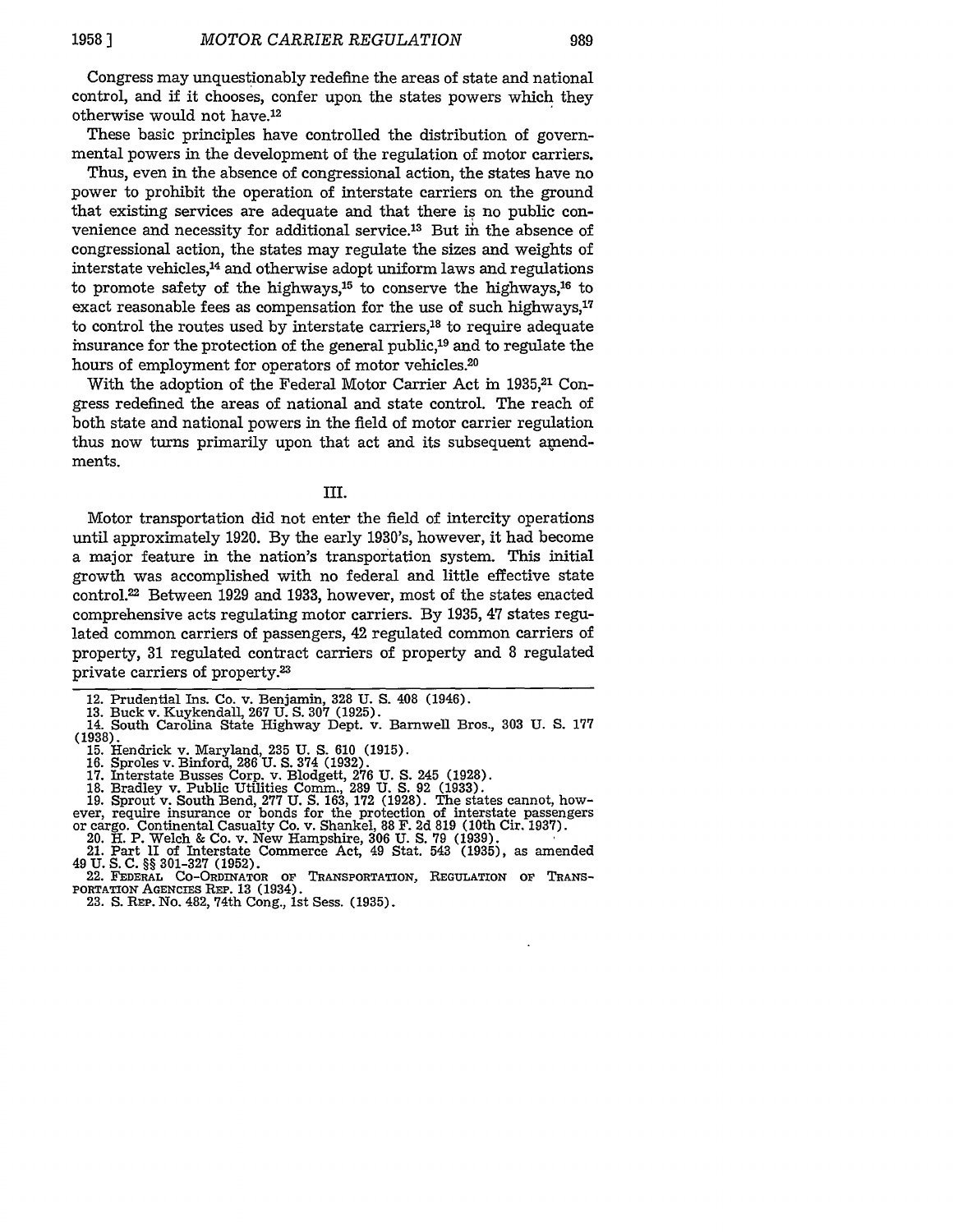While there was considerable variation in the state laws, there was a marked tendency towards certain standard features. Both carriers of passengers and property were regulated. Carriers were divided into common, contract and private, with the latter generally being exempt. Exemptions were generally made as to carriers operating within corporate limits, as to school busses, government vehicles, occasional operations, and as to carriers of certain products, primarily agricultural. Certificates of convenience and necessity were required for common carriers and permits for contract carriers. The granting of operating authority was based upon consideration of the carrier's fitness and ability, on the effect on the highways, on the effect on existing carriers, and on consideration of the public interest or need. The abandonment and transfer of operating authority was controlled **by** the regulatory agency, which also had the power to revoke or suspend such authority. The regulatory agency had general powers of supervision and inspection, as well as the power to pass on complaints and to make rules and regulations. Rates and charges, facilities and services, financial responsibility and accounts and records were regulated. Generally, the regulation of motor carriers was placed in the same agency which regulated railroads and public utilities.<sup>24</sup>

In 1934, Joseph B. Eastman, the Federal Co-ordinator of Transportation, submitted to Congress a comprehensive report on the regulation of transportation agencies.<sup>25</sup> He found that while the regulation of passenger carriers by the states was generally regarded as relatively successful, the regulation of motor freight carriers left much to be desired.<sup>26</sup> Such regulation was said to be characterized by considerable instability, by a lack of uniformity, and by marked differences in the results achieved.<sup>27</sup> The chief problems in both fields, however, stemmed from the difficulty in policing unauthorized operations and the inability to regulate effectively interstate carriers.<sup>28</sup>

As early as **1910** bills had been introduced in Congress for the regulation of motor transportation.29 After the Supreme Court's decision in *Buck v. Kuykendal30* in 1925, which in effect precluded the effective regulation of interstate carriers by the states, many bills were introduced in Congress in an effort to provide federal regulation.<sup>31</sup> A number of exhaustive studies were made and extensive hearings were held.

Finally, as a result of the conditions prevailing in the industry, and

<sup>24.</sup> **FEDERAL** CO-ORDINATOR **OF TRANSPORTATION, REGULATION OF TRANS-**PORTATION **AGENcIEs REP., TABLE** VII (1934). **25.** *Ibid.*

<sup>26.</sup> *Id.* at 191. **27.** *Ibid.*

<sup>28.</sup> *Id.* at 192.

<sup>29.</sup> H.R. REP. **5176,** 61st **CONG.,** 1st **SESS.** (1909).

**<sup>30. 267</sup> U.** S. **307** (1925). 31. S. REP. No. 282, 74th **CONG.,** 1st SESS. (1935).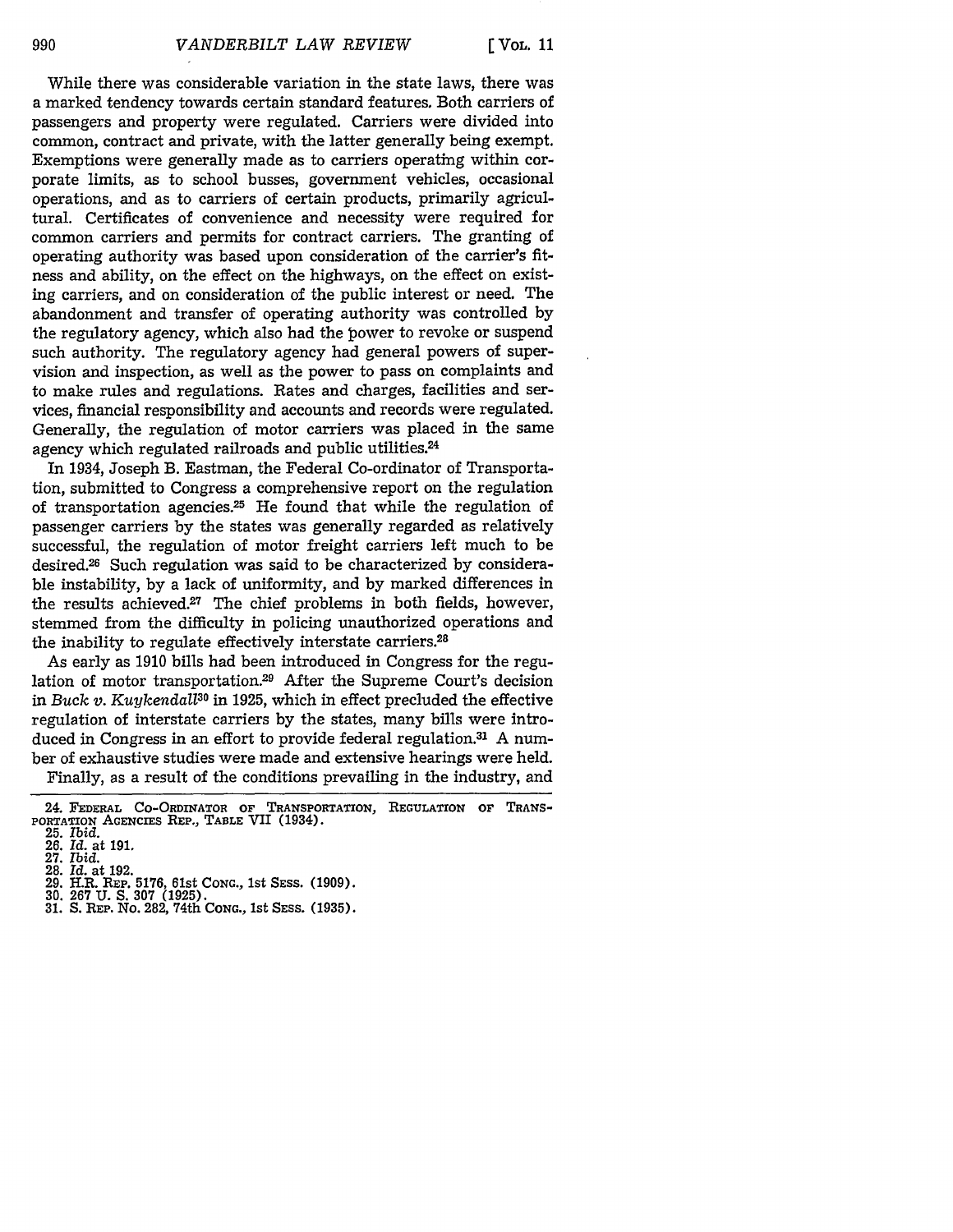upon the urging of many interested persons and groups, including the National Association of Railroad and Utilities Commissioners,32 Congress passed the Federal Motor Carrier Act of 1935, providing for the regulation of motor carriers by the Interstate Commerce Commission. This act was based upon a proposal made by the Federal Co-Ordinator of Transportation, which in turn was based to a large extent upon a proposal made by the National Association of Railroad and Utilities Commissioners.3 The act declared the policy of Congress to be

**...** to regulate transportation by motor carriers in such manner as to recognize and preserve the inherent advantages of, and foster sound economic conditions in, such transportation and among such carriers in the public interest; promote adequate, economical, and efficient service by motor carriers, and reasonable charges therefor, without unjust discriminations, undue preferences or advantages, and unfair or destructive competitive practices; improve the relations between, and coordinate transportation by and regulation of, motor carriers and other carriers; develop and preserve a highway transportation system properly adapted to the needs of the commerce of the United States and of the national defense; and cooperate with the several States and duly authorized officials thereof and with any organization of motor carriers in the administration and enforcement of this part.<sup>34</sup>

In general, the system of regulation prevailing in the states was followed. Both carriers of passengers and property were regulated. Carriers were divided into common, contract and private. Common and contract carriers were required to obtain operating authority from the Commission, and the Commission was given the usual regulatory powers.

From the standpoint of the allocation of state and national power, the most significant feature of the act is the care taken to preserve the powers of the states. Congress not only did not assume to occupy the entire field of motor carrier regulation, but on the contrary, by express language, left certain areas within the control of the states. $35$  First, the act provided that it applied

**...** to the transportation of passengers or property by motor carriers engaged in interstate or foreign commerce and to the procurement of and the provision of facilities for such transportation, and the regulation of such transportation, and of the procurement thereof and the provision of facilities therefor, is hereby vested in the Interstate Commerce Commis**sion.36**

**<sup>32.</sup>** Report, op. cit. *supra* note 22 at 25.

<sup>33.</sup> United States v. American Trucking Ass'n., 310 U. S. 534 (1940); Report, op. *cit. supra* note 22 at 25.

<sup>34. 49</sup> Stat. 543 (1935), 49 U. S. C. § **301** (1951).

**<sup>35.</sup>** Tucker v. Casualty Reciprocal Exchange, 40 **F.** Supp. 383, **385** (N.D. Ga. 1941).

**<sup>36.</sup>** 54 Stat. 920 (1940), 49 U.S.C. § 302(a) (1952).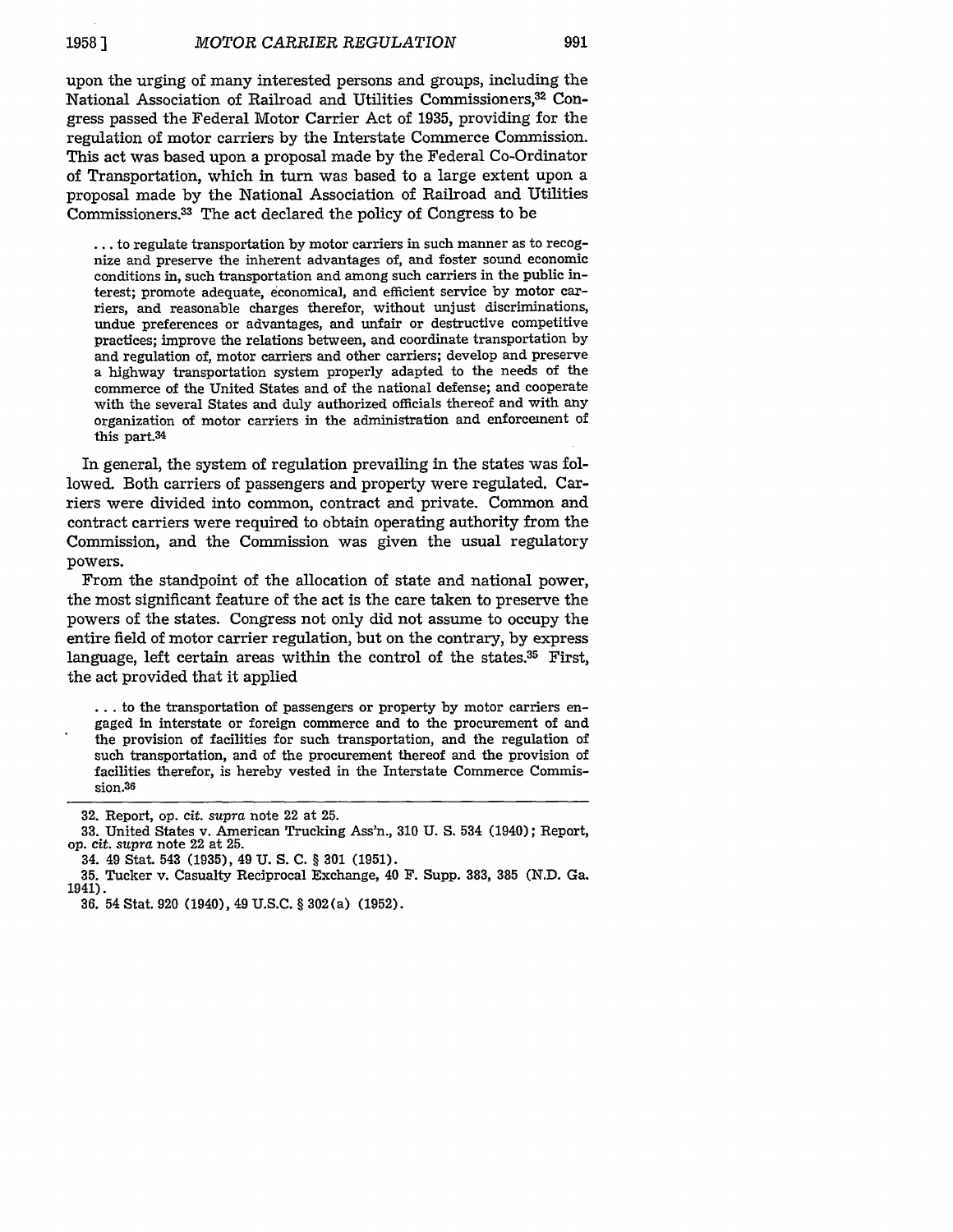Interstate commerce was defined as **". . .** commerce between any place in a State and any place in another State or between places in the same State through another State. . . .<sup>1937</sup> It was expressly provided that nothing in the act should be construed,

**..**.to affect the powers of taxation of the several States or to authorize a motor carrier to do an intrastate business on the highways of any State, or to interfere with the exclusive exercise by each State of the power of regulation of intrastate commerce by motor carriers on the highways thereof.38

Except for the provisions relating to qualifications and maximum hours of service of employees and safety of operations or standards of equipment, the transportation of property or passengers within a municipality or contiguous municipalities or within commercial zones was generally exempt from the act.<sup>39</sup>

By virtue of a proviso to the general requirement that common carriers obtain certificates of convenience and necessity from the Interstate Commerce Commission, carriers operating wholly within a single state under certificates granted by state authorities were not required to obtain certificates from the Interstate Commerce Commission, though such carriers were otherwise subject to the act.<sup>40</sup>

Provision was made for the reference to joint boards, composed of representatives of the state agencies, of the initial decision of a number of matters.4'

In 1940 the act was amended to empower the Commission to issue certificates of exemption to carriers lawfully engaged in operations in a single state when such operations were not of such a character, nature or quantity as substantially to affect or impair uniform regulation by the Commission in interstate or foreign commerce.<sup>42</sup>

The provision of the act in this regard thus gave effect to the ideas that any federal regulation should build on the experience of the states, should give the states the needed support in carrying out their own regulations,<sup>43</sup> and should provide for the full utilization of state cooperation in order to reduce the force of federal agents which would otherwise be necessary. $44$  The presence of these provisions has not, however, eliminated the recurrence of problems and litigation as to the respective powers of the state and national governments in this field.

- 40. 49 Stat. 551 (1935), 47 U.S.C. § 306(a) (1) (1952).
- 41. 49 Stat. 548 (1935), 49 U.S.C. **§** 305 (1952).
- 42. 54 Stat. 921 (1940), 49 U.S.C. § 304(a) (4a) (1952).
- 43. Report, *op.* cit. *supra,* note 22 at 24.
- 44. Report, op. *cit. supra,* note 22 at 30.

<sup>37. 49</sup> Stat. 544 (1935), 49 U.S.C. § 303(a) (10) (1952).

<sup>38. 54</sup> Stat. 920 (1940), 49 U.S.C. § 302(b) (1952).

<sup>39. 54</sup> Stat. 920 (1940), 49 U.S.C. § 303(b) (8) (1952).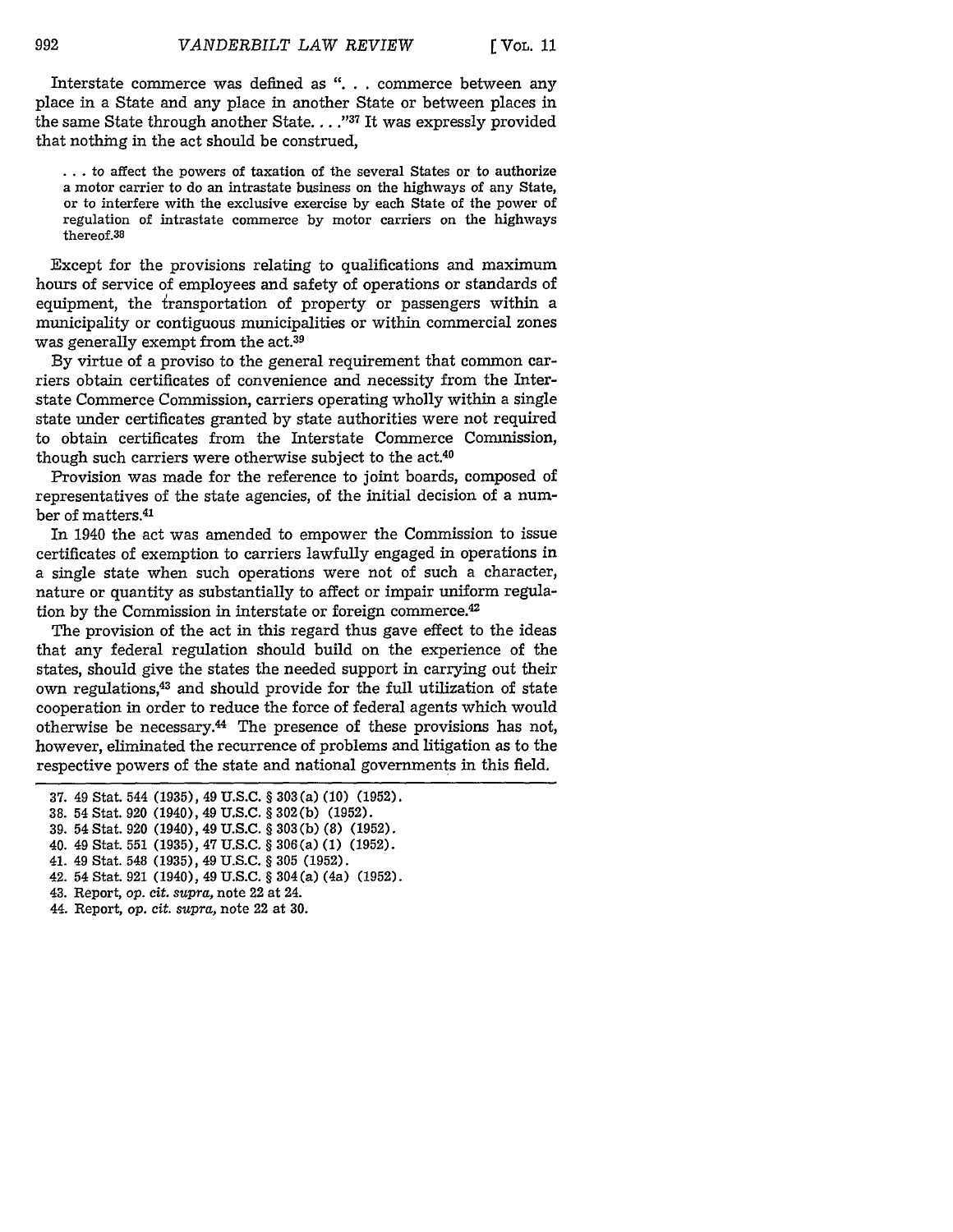### **IV.**

The fundamental basis for dividing state and national responsibility and authority in the regulation of economic activities is the distinction between interstate and intrastate commerce. Despite the presence of the congressional definition and of a host of precedents, the distinction continues to present problems in the regulation of motor carriers since in many instances the line to be drawn is a fine one.

A good statement of the guiding general principles is contained in the opinion of the Interstate Commerce Commission in *Determination* of *Jurisdiction of Transportation of Petroleum and Petroleum Products by Motor Carrier in a Single State; Ex Parte No. MC-48. 45 In* that proceeding, the Commission was confronted with the question as to whether petroleum products which moved by pipeline and barge to terminals were moved in interstate or intrastate commerce from the terminal to points in the same state. In holding that such movements were in intrastate commerce, the Commission first stated that the determinative feature was the essential character of the commerce, and not its external form. In determining that essential character, the Commission said that the most important feature was the fixed and persisting transportation intent of the shipper at the time of the shipment. It found that the major manifestations of the intent, or the absence thereof, on the facts before it appeared in the following factors: (1) at the time of the shipment there was no specific order being filled for a specific quantity of a given product to be moved through to a specific destination beyond the terminal storage; (2) the terminal storage was a distribution point or local marketing facility from which specific amounts of the product were sold or allocated; and (3) transportation in furtherance of such distribution within a single state was specifically arranged only after sale or allocation from storage. The continuity of the transportation was thus held to have been broken. The initial shipments were held to have come to rest and the interstate jurisdiction to have ended at the terminals. The Commission also pointed out that other factors might be considered such as commingling in transit or in storage, processing before reshipment, the form of the bill of lading used, and the rate of turnover at the terminals.

The question frequently arises in connection with the application of rates. The states fix or approve intrastate motor carrier rates and the Interstate Commerce Commission regulates interstate motor carrier rates. Often attempts are made to evade a through interstate rate by use of a combination of intrastate and interstate routes to and from a reshipping point which would result in lower aggregate charges. In

<sup>45. 71</sup> M.C.C. 17 (1957).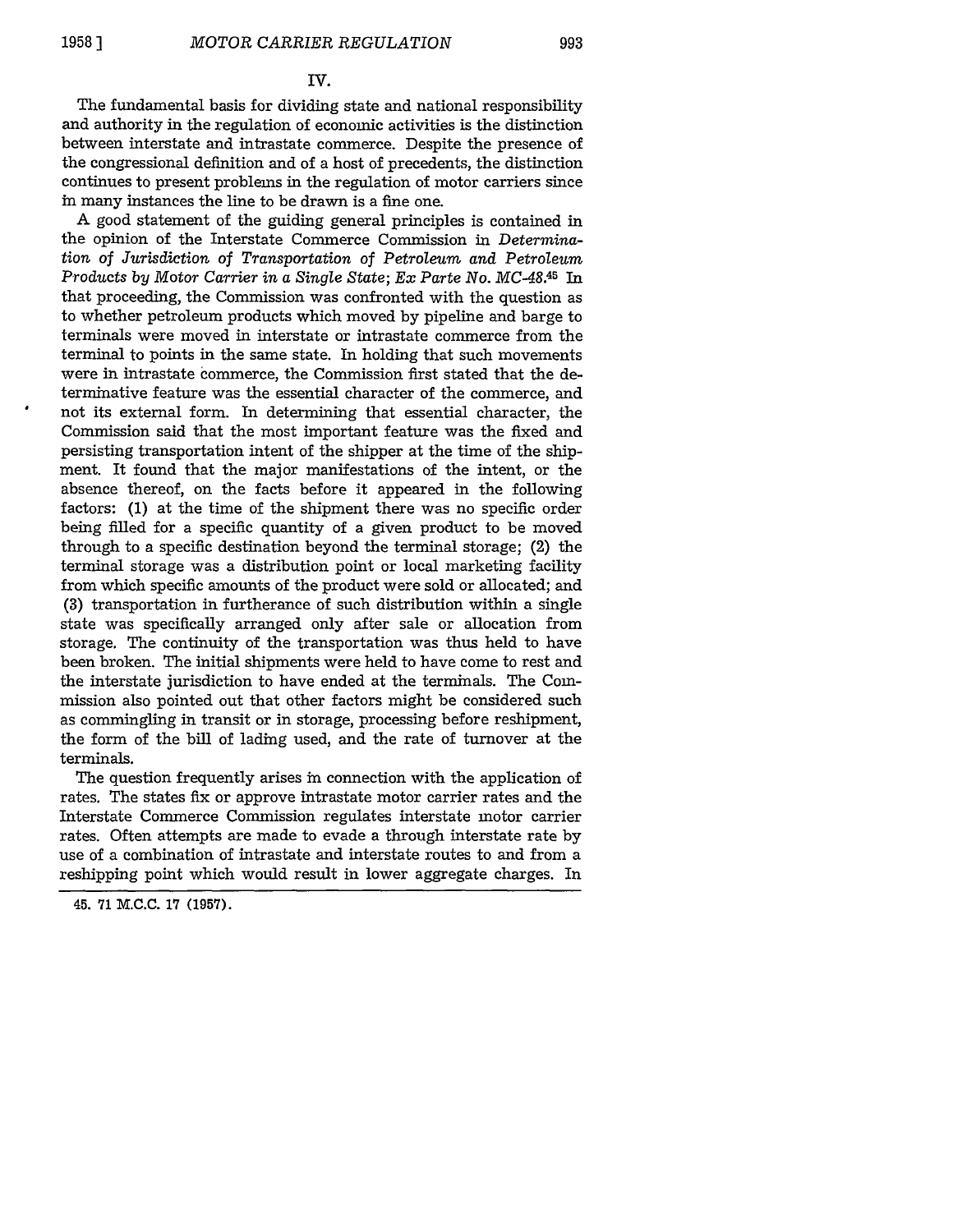such cases, the controlling factors are, as indicated above, "the persistent and continuing shipper intent" and the nature of any reshipment or change in the mode of transportation.<sup>46</sup>

The question also arises in connection with the transportation, wholly within a single state by motor carrier, of property which had a prior movement by private or exempt carrier from without the state. Generally such transportation, even though it is in interstate commerce in the broad sense is held not to be such interstate commerce as Congress has regulated nnder the Motor Carrier Act.<sup>47</sup>

Despite the provision of the act including within the definition of interstate commerce, commerce between places in the same state through another state, the nature of such commerce is still on occasion questioned. In general, such commerce is held to be interstate. $48$ However, if the movement across state lines is not in good faith, but is a mere subterfuge made in an effort to escape state regulation of intrastate commerce, it may be deemed intrastate in character and thus subject to the state's control.49

The distinction between interstate and intrastate commerce is inherent in the commerce clause and in the American concept of federalism, and is thus of necessity the basis for allocating national and state responsibility in the regulation of motor carriers. Congress might extend the reach of national power in this field to include all matters affecting interstate commerce and thus in effect pre-empt the entire field. Congress has not, however, chosen to do so. The limits of state and national power in this field must therefore be determined in accordance first, with the general principles governing the distinction between interstate and intrastate commerce, and second, by reference to the particular statutory provisions involved.

#### V.

In most aspects of motor carrier regulation the line between federal and state authority corresponds to the line between interstate and intrastate commerce. Such is generally the situation with respect to the power to authorize or prohibit operations. The federal act<sup>50</sup> ex-

<sup>46.</sup> *Compare* Crude Talc. California Mines, 44 M.C.C. 714 (Div. 2 1945) *with* William E. Rush, Common Carrier Application, **17** M.C.C. 661 (Div. 5 1939). 47. W. **J.** Holiday & Co., **53** M.C.C. 22 (Div. 2 1951); Iron & Steel Articles, Central Territory, 53 M.C.C. **769** (Div. 2 1951). *But cf.* Joe Dora, Motor Car-

rier Operations within Arizona, 48 **M.C.C. 171** (Div. 5 1948). 48. Central Greyhound Lines Inc. v. Meaney, 334 U.S. 653 (1948); Dohrn Transfer Co. v. Hoegh, 116 F. Supp. **177** (D. Iowa 1953); Service Storage &

Transfer Co., Declaratory Order, 71 M.C.C. 304 (Div. 1 1957). 49. Eichholz v. Public Service Comm., **306** U.S. 268 (1939); Clark v. Public Service Comm., 209 Md. 121, 120 A:2d **363** (1956). *Compare* Atlantic Freight Lines v. Public Utility Comm., 163 Pa. Super. 215, 60 A.2d **589** (1948), cert. denied **336 U.S.** 925, *with* Atlantic Freight Lines, 51 M.C.C. **175** (Div. 5 1949). 50. In 54 Stat. 919 (1940), Congress changed the name of the applicable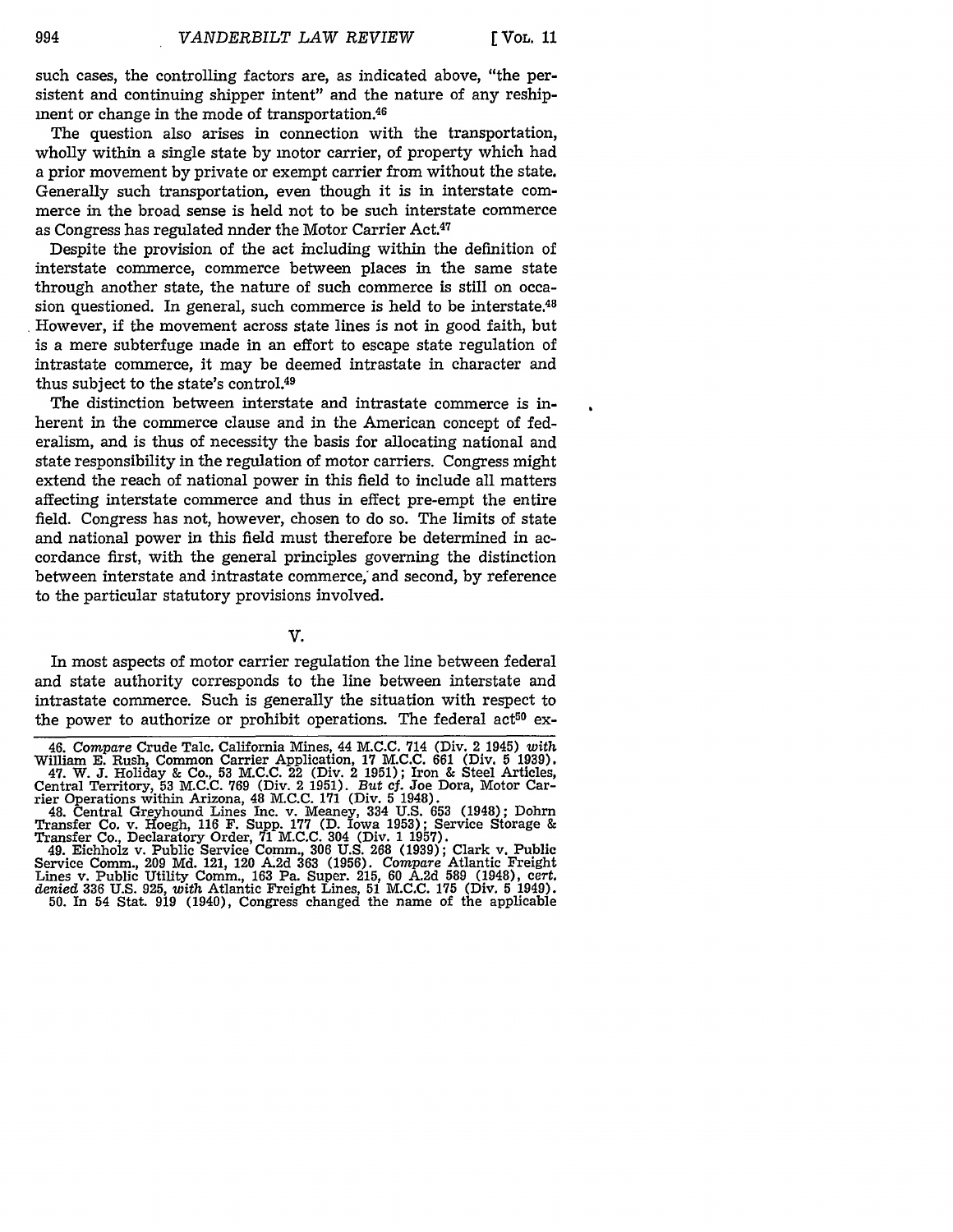cludes intrastate operations from its scope.51 The states on the other hand have no power to authorize or prohibit interstate operations on grounds of public convenience and necessity.<sup>52</sup> The Federal Motor Carrier Act, however, does not supersede state statutes requiring the registration of motor vehicles.<sup>53</sup> Nor does it preclude the states from requiring interstate carriers to register their interstate authority and to obtain permits from the states for operations therein.54 Where the carrier has authority from the Interstate Commerce Commission, however, the granting of such permits cannot involve the exercise of any discretionary power and in effect can be nothing more than a registration of the interstate authority.55

Clearly, the states have no power to prohibit a carrier authorized by the Interstate Commerce Commission from operating through or in the state in interstate commerce, even though the carrier has been repeatedly found guilty of violating state laws.58 Where, however, the carrier has no authority from the Interstate Commerce Commission, the state may impose punitive sanctions against the carrier, including the revocation of any interstate permit theretofore issued to the carrier.<sup>57</sup>

son, Topeka & Sante Fe Ry. v. Chicago, 240 F.2d 930 (7th Cir. 1957).<br>53. People v. Learned, 305 N.Y. 495, 114 N.E.2d 9 (1953).<br>54. Fry Roofing Co. v. Wood, 344 U.S. 157 (1952); Apger v. N.Y. Cent. R.R.,<br>310 Mass. 495, 38 N or a contract carrier, (2) upon a finding that it was a contract carrier to re- quire it to obtain a permit from the state, and (3) to convict and punish for failure to obtain such a permit. In *Apger* an interstate carrier which had failed to obtain a state permit was held to be illegally operating on the highways and was accordingly denied recovery in an action arising out of a railroad crossing accident.

For a simple cuttom. S. Querner, 150 Tex. 490, 242 S.W.2d 166 (1951);<br>and see Fry Roofing Co. v. Wood, 344 U.S. 157, 161 (1952); Castle v. Hayes<br>Freight Lines, 348 U.S. 61, 63 (1954). In Castle the court, speaking through<br>

state commerce." 56. Castle v. Hayes Freight Lines, *supra* note 55. In this case, a carrier cer-tified by the Interstate Commerce Commission had: been found guilty of repeated violations of the state weight law, and the state commission had accordingly suspended the carrier's rights to use the state's highways. The court held that such a suspension was beyond the state's powers. In Railroad Commission v. Querner, *supra* note 55, a carrier had been issued a certificate by the Interstate Commerce Commission and a permit by the state commission by the Interstate Commerce Commission and a permit by the state commission to engage in interstate commerce. The carrier had been found guilty of repeatedly violating the state statute by handling intrastate commerce without authority, and the state commission accordingly sought to prohibit the car- rier's use of the state highways on this ground. The court here held that the state had no power to cancel the carrier's state permit on such grounds or to prohibit the carrier's operations in interstate commerce. **57.** Fry Roofing Co. v. Wood, *supra* note 54; Eichholz v. Public Service

Comm. 306 U.S. 268 (1939). In *Eichholz,* the carrier had, prior to the passage

 $\sim$ 

statute from "Motor Carrier Act, 1935" to "Part II of the Interstate Commerce Act."<br>- 51. 54 Stat. 920 (1940), 49 U.S.C. § 302(b) (1952).<br>- 52. Dohrn Transfer Co. v. Hoegh, 116 F. Supp. 177 (D. Iowa 1953); Cf. Atche-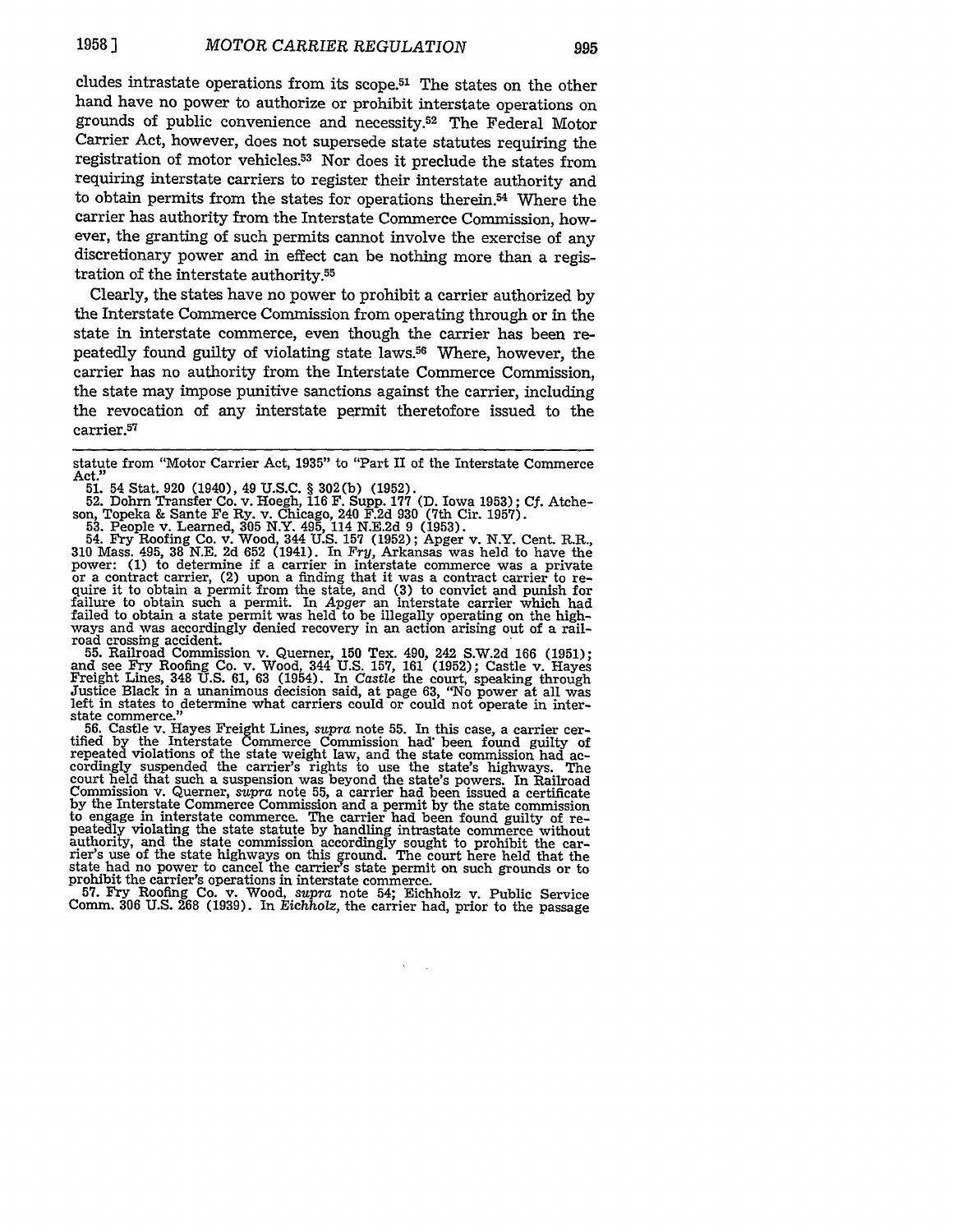While the states may not revoke or suspend the authority of carriers certified by the Interstate Commerce Commission to operate in interstate commerce, they may unquestionably impose uniform criminal sanctions against such carriers for violating state safety or weight laws.58 The Interstate Commerce Commission, however, can revoke or suspend an interstate carrier's operating authority for violation of state laws.59 It has also been held that a state has no power to construe a certificate granted by the Interstate Commerce Commission or to punish a carrier for operating in violation thereof. $60$  Nor can a state require carriers to be chartered by the state as a prerequisite to operations therein, even in intrastate commerce, in the face of an order of the Interstate Commerce Commission approving the acquisition of the intrastate certificate by an interstate carrier.<sup>61</sup>

While the states generally cannot authorize or prohibit interstate operations, they can prescribe the particular routes or highways to be used by interstate carriers on considerations of the safety of the highways and of the public traveling thereon,<sup>62</sup> so long as such regulations are reasonable.63

The Motor Carrier Act expressly confers upon the Interstate Commerce Commission the power to establish reasonable requirements with respect to qualifications and maximum hours of service of em-

58. See, Castle v. Hayes Freight Lines, 348 U.S. 61, 64 (1954).

59. Public Utilities Comm., 72 M.C.C. 659 (1957); and see, Castle v. Hayes Freight Lines, 348 U.S. 61, 65 (1954). *But* cf. Hyman Rubin & David Greenfield, 33 M.C.C. 383 (Div. 5 1942).

60. Andrew G. Nelson, Inc. v. Jessup, 134 F. Supp. 221 (D. Ind. 1955). Here the carrier held a certificate from the Interstate Commerce Commission and a comparable permit from the state. State officers had arrested the carrier's drivers for carrying commodities not authorized by the state permit. The carrier sued for an injunction against the state officials which was granted. The court said that the state officials had no power to interpret the interstate authority; and that the exclusive jurisdiction of any such complaints was in the Interstate Commerce Commission.

61. New England Greyhound Lines, Inc. v. Powers, 108 F. Supp. 953 (D.R.I. 1952); accord, Seaboard R.R. v. Daniel, 333 U.S. 118, (1948); Kansas City Southern Ry. v. Daniel, 180 F.2d 910 (5th Cir. 1950).

62. See, Gulf Coast Motor Freight Lines, Inc. v. United States, 35 F. Supp.<br>136, 137 (D. Tex. 1940).

63. Associated Transport, Inc. v. Syracuse, 196 Misc. 1031, 93 N.Y.S.2d 423 (Sup. Ct. 1949).

of the Federal Motor Carrier Act, obtained a permit from the Missouri Commission authorizing operations in interstate commerce. Upon the passage of the federal act, the carrier had applied for a "grandfather" certificate from the Interstate Commerce Commission, but the application had not been acted upon at the time of the decision in that case. The carrier had no intrastate authority in Missouri. The Missouri commission had found the carrier to be guilty of repeated operations in intrastate commerce and had revoked its interstate permit on this ground. The carrier had brought suit to restrain the state commission from enforcing its order of revocation. In denying relief to the carrier, the court held that the state commission could validly revoke the carrier's permit under the facts before it. The distinction between cases involving state action against carriers having authority from the Interstate Commerce Commission and those having no such authority is clearly drawn in *Railroad Comm. v. Querner, supra,* note 55.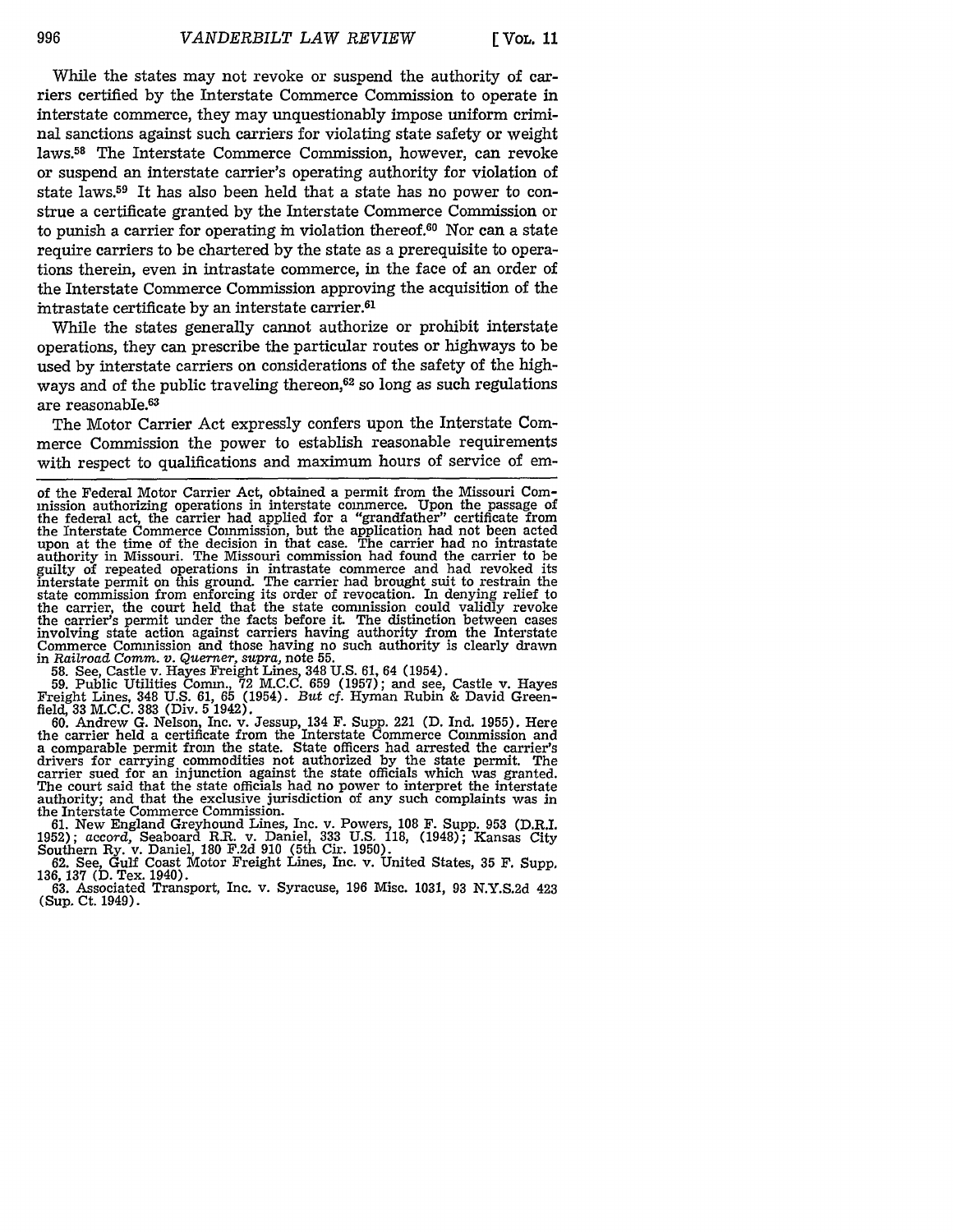ployees and safety of operations and equipment.64 In so doing, however, Congress clearly did not pre-empt the entire field of highway safety, and interstate carriers must obey state traffic and safety laws.65 Where, however, the Commission has prescribed a specific safety regulation, that regulation will supersede any conflicting state law.<sup>66</sup> The states may prescribe additional qualifications not in conflict with regulations of the Interstate Commerce Commission, for drivers of motor vehicles for carriers, at least where there is a definite local interest involved, as in the case of taxicabs operating in a border area.<sup>67</sup> State safety laws in order to be valid must not, however, impose any unreasonable burden on interstate commerce.68

The Motor Carrier Act makes no provision for the regulation of sizes and weights of motor vehicles by the Interstate Commerce Commission. By directing the Commission to investigate and report on the need for federal regulation in this area, Congress indicated an intent that the power to regulate this feature of motor carrier activity should remain in the states.69

The same general principles are applicable in the other areas of motor carrier regulation. For example, with respect to insurance required of carriers in interstate commerce, Congress has empowered the Interstate Commerce Commission to prescribe regulations governing surety bonds, insurance policies and qualifications as self-insurors for the protection of the public in both personal injury and property damage claims, $70$  and the federal regulations have been held to have superseded any conflicting state regulations.<sup>71</sup>

Some cases have, however, made a distinction between insurance requirements with respect to passengers and property moving in inter-

158 N.Y.S.2d 456 (Sup. Ct. 1956); cf. Watson Bros. Transfer Co. v. Omaha, 132 F. Supp. 6 (D. Neb. 1955).

67. Buck v. California, 343 U.S. 99 (1952).

68. Compare Navajo Freight Lines v. Bibb, 159 F. Supp. 385 (S.D. Ill. 1958), where an Illinois statute requiring certain specific types of mud flaps was held to impose an unconstitutional burden on interstate commerce, *with* Tom's Express, Inc. v. Division of State Highway Patrol, 105 F. Supp. 916 (S.D. Ohio 1952), where a general requirement for mud flaps on certain vehicles was upheld.

vehicles was upheld. 69. Maurer v. Hamilton, 309 U.S. 598 (1940); Lattavo Bros. v. Hudock, 119 **F.** Supp. **587** (W.D. Pa. **1953),** *aff'd* 347 **U.S. 910** (1954).

**70.** 49 Stat. **557** (1935), 49 U.S.C. § **315** (1951). **71.** Pennsylvania Greyhound Lines, Inc. v. Public Util. Comm'rs, 107 F. Supp. 521 (D.N.J. 1952); University Overland Express, Inc. v. Alson, 122 Conn. 275, 189 Atl. 458 (1936); University Overland Express, Inc. v. Griffin, 89 N.H. 295, 200 Atl. 390 (1938); cf. New York, New Haven & Hartford R.R. v. Nothnagle, 346 U.S. 128 (1953).

<sup>64. 49</sup> Stat. 546 (1935), 49 U.S.C. § 304(a)(1-3) (1951). Notice that this provision applies to private carriers of property. 65. H. P. Welch & Co. v. New Hampshire, 306 U.S. 79 (1939). The Court

here held that the mere grant of power to the Interstate Commerce Commission would not supersede state laws, rather they were superseded only when that grant was implemented by appropriate regulations.<br>66. E. I. Du Pont de Nemours & Co. v. Board of Standards, 5 Misc. 2d 100,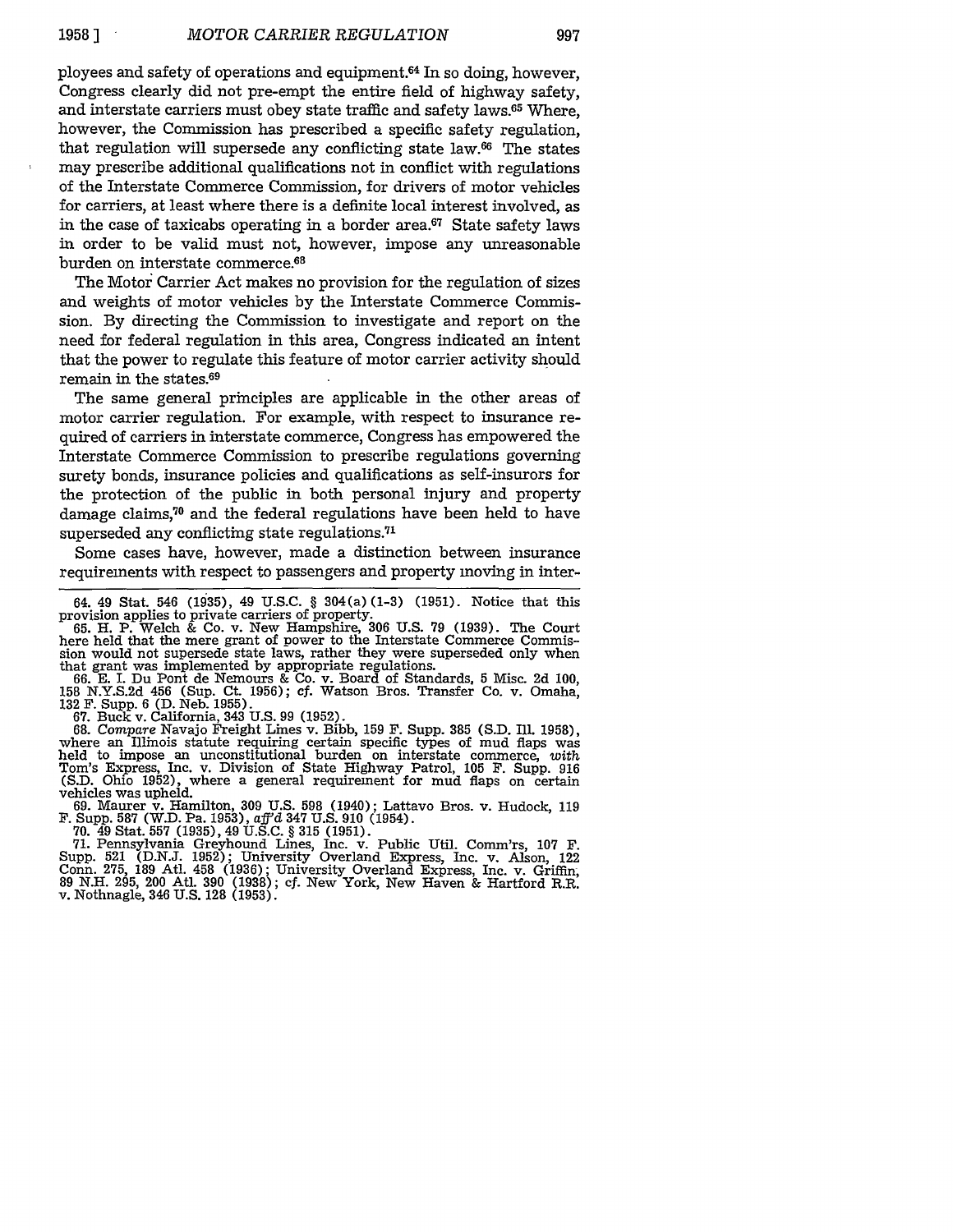state commerce and insurance requirements for the protection of the general public, and while recognizing that the federal regulations are controlling with respect to the former, have held that state laws and regulations can be relied upon with respect to the latter, particularly where the carrier is authorized to operate both in interstate and in intrastate commerce.<sup>72</sup>

Congress has also required all interstate motor carriers to file with the board of each state in which they operate a designation of an agent for the service of process by or under the authority of any court having jurisdiction of the subject matter, ". . . in any proceeding at law or in equity brought against such carriers."73 Despite the breadth of language used the courts have held that the section is limited to proceedings arising under or in connection with the activities of the carriers in interstate transportation; 74 and that the procedure thereby made available is not exclusive of state procedures, but rather is cumulative.<sup>75</sup>

The issuance of securities by common and contract carriers in interstate commerce is controlled by the Interstate Commerce Act.<sup>76</sup> Exception is made, however, as to motor carriers where the par value of the securities issued or to be issued does not exceed a certain amount and also as to certain notes. It has been held that the states have the power to regulate the issuance of securities which come within the exceptions made by Congress.<sup>77</sup>

In the field of rate regulation, the Interstate Commerce Commission has exclusive and paramount jurisdiction to regulate the rates of all interstate motor carriers,<sup>78</sup> while the states retain jurisdiction to regulate rates of intrastate motor carriers. In this connection it should be noted that while the Interstate Commerce Commission has certain

73. **49 Stat. 563 (1935), 49 U.S.C.** § 321(c) (1952).<br>74. Madden v. Truckaway Corp., 46 F. Supp. 702 (D. Minn. 1942).<br>75. Esperti v. Cardinale Trucking Corp., 263 App. Div. 46, 31 N.Y.S. 253 (1941); Huber v. Wilson, 23 Tenn. App. 109, 126 S.W.2d 893 (1938). *Contra,* Kuris v. Pepper Poultry Co., 174 Misc. 801, 21 N.Y.S.2d **791** (1940). As to the effect of § 321(c) on venue, see Davies v. Mahanes, 183 F.2d 671 (4th Cir. 1950); and Annot., 8 A.L.R.2d 815, 819 (1949). **76.** 49 Stat. **557** (1935), 49 U.S.C. § 314 (1951). **77.** People v. County Transportation Co., Inc., **303** N.Y. 391, 103 N.E.2d

421 (1952), *appeal* dismissed, 343 U.S. 961 (1952). **78.** 49 Stat. 558 (1935), 49 U.S.C. § 314 (1952).

<sup>72.</sup> Acme Fast Freight Lines, Inc. v. Blackmon, 131 F.2d 62 (5th Cir. 1942); Tucker v. Casualty Reciprocal Exchange, 40 F. Supp. 383 (N.D. Ga. 1941); Royles v. Farmers Mutual Hail Ins. Co., 78 F. Supp. 706 (D. Kan. 1948); R cases state laws allowing actions to be brought directly against the company insuring the carrier were applied, rather than the federal law which in effect requires a prior judgment against the motor carrier. In *Acme,* the carrier had both interstate and intrastate authority, but the court held that the state law could be relied upon whether or not the particular vehicle was engaged in intrastate commerce at the time of the events giving rise to the action.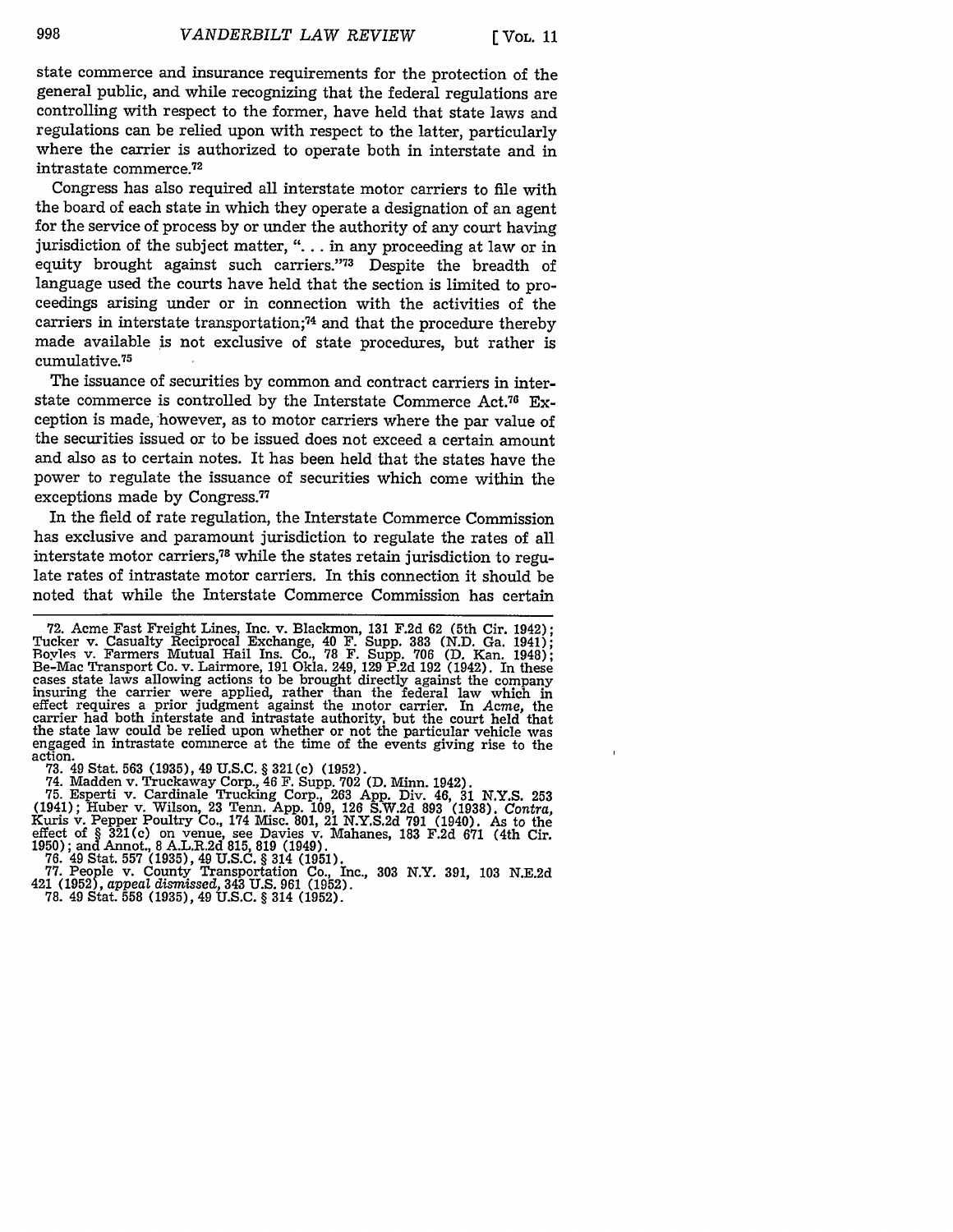powers with respect to intrastate rail rates which are found to be discriminatory, the Commission has no jurisdiction whatsoever over intrastate motor carrier rates, even if they are deemed to discriminate against interstate commerce. 79

Section 5 of the Interstate Commerce Act gives the Interstate Commerce Commission plenary and exclusive jurisdiction over the acquisition of one interstate motor carrier by another, over the unification and merger of motor carriers, and in general, over any sort of transaction whereby two or more carriers are brought under common control.<sup>80</sup> Certain transactions are expressly exempted from this provision, 81 and others have been held not to come within its terms.<sup>82</sup> Any transfer of an interstate certificate not within section 5, however, is subject to the jurisdiction of the Interstate Commerce Commission under section 212 (b) **.83** Thus where a control transaction includes the transfer of both interstate and intrastate operating rights the jurisdiction of the Interstate Commerce Commission under section 5, extends to the entire transaction and to all properties covered thereby including the intrastate operating rights; and the states have no authority with respect to such transactions.<sup>84</sup> No part of such a transaction, such as the separate sale of intrastate rights, can be lawfully consummated without the approval of the Interstate Commerce Commission.85 The jurisdiction of the Commission under section 212 (b) is not, however, exclusive and plenary to the extent it is under section 5. Thus where the basis of the Commission's jurisdiction of a transaction is section 212 (b), and the transaction involves both interstate and intrastate rights, while the Interstate Commerce Commission has exclusive jurisdiction of the interstate rights, it has no jurisdiction over the intrastate.86 Where only intrastate rights are involved, the Interstate Commerce Commission has no jurisdiction over transfers or acquisitions.<sup>87</sup>

The general line between federal and state authority over motor carrier regulation still corresponds to the line between interstate and intrastate commerce. Where, however, as in section 5 of the Interstate Commerce Act, Congress has specified that its regulation is to be exclusive, no state regulation can be validly applied even to intra-

- 
- 

<sup>79.</sup> Increased Rates Pacific Northwest 1953, 63 M.C.C. 113 (Div. 2 1954). 80. 54 Stat. 905 (1940), 49 U.S.C. *§* 5(2) (1952); 54 Stat. 908 (1940), 49 U.S.C.

*<sup>§</sup>* 5(11) (1952). 81. 54 Stat. 908 (1940), 49 U.S.C. *§* 5(10) (1952).

<sup>82.</sup> *E.g..* County of Marin v. United States, 356 U.S. 412 (1958).<br>83. 54 Stat. 924 (1940), 49 U.S.C. § 312(b) (1952).<br>84. New England Greyhound Lines, Inc. v. Powers, 108 F. Supp. 953 (D.R.I 1952).<br>85. Bruce Motor Freight Lines, Inc., 39 M.C.C. 489 (Div. 4 1944).<br>86. County of Marin v. United States, 356 U.S. 412 (1958).<br>87. Industrial Transport, Inc., 37 M.C.C. 202 (Div. 4 1941).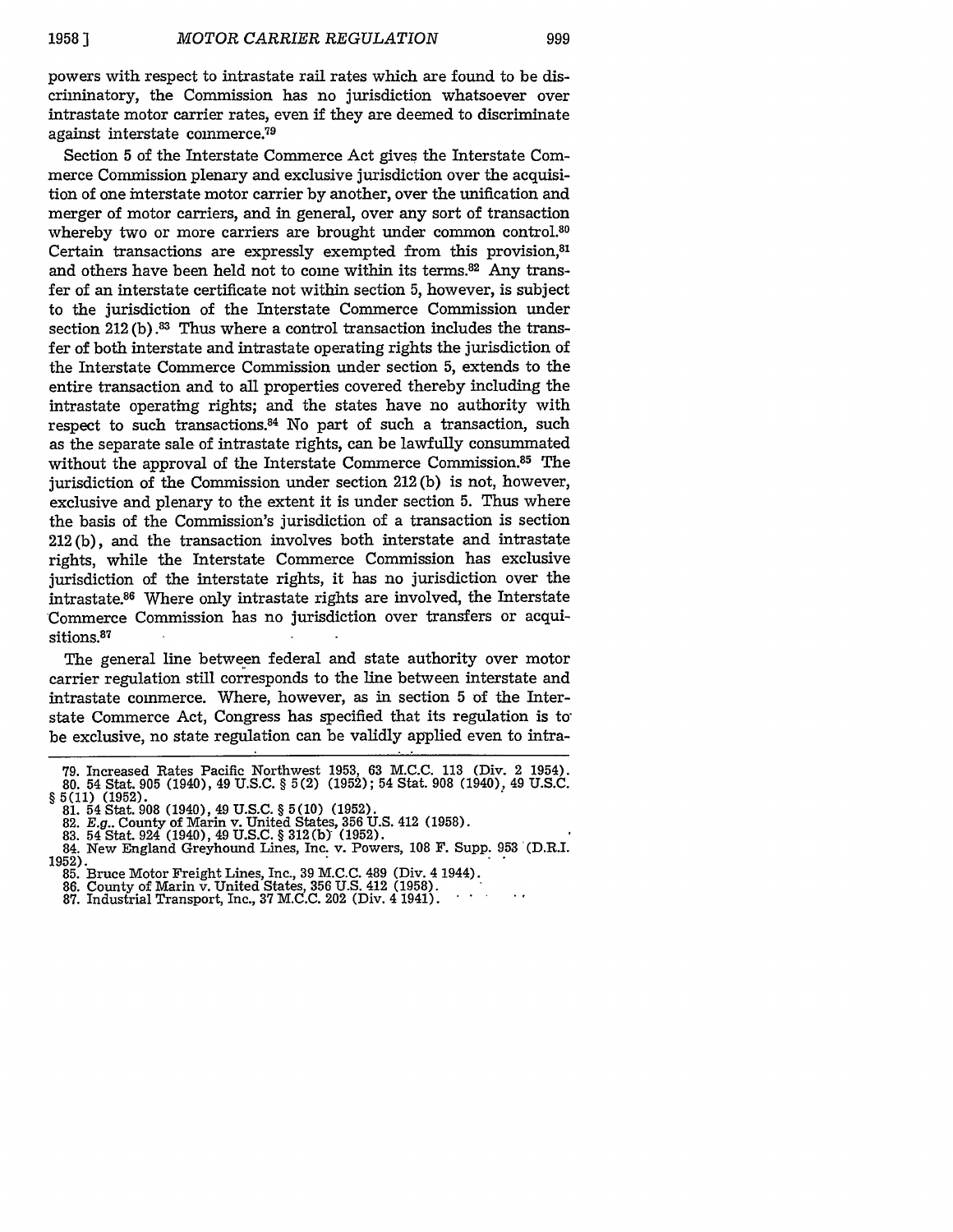state commerce. Where Congress specifically leaves an area of regulation to the states, as in the case of sizes and weights of motor vehicles, state regulations can be validly applied even to interstate carriers. But when Congress makes no specific provision, as is true in most areas of motor carrier regulation, it is necessary to examine closely the federal and state laws to determine the purpose of each and to determine what each requires of the regulated activities; and if the existence and operation of the state laws hinders or is inconsistent with the federal program, it is reasonable to conclude that Congress intended to supersede state control.88

### VI.

As has been indicated, one of the basic purposes of the Federal Motor Carrier Act was the encouragement of co-operation between federal and state agencies in the regulation of motor carriers. This purpose is evidenced in many provisions of the act. Of particular significance are two provisions with respect to motor carriers operating in interstate commerce wholly within a single state. Section 204 (a) (4) (a) empowers the Commission to grant certificates of exemption to motor carriers lawfully engaged in operations in a single state, where their activities do not substantially affect or impair uniform regulation by the Commission of interstate carriers.89 The second proviso of section 206 (a) (1) excluded from the general requirement that common carriers obtain a certificate of convenience and necessity from the Interstate Commerce Commission, carriers operating wholly in a single state under certificates granted by state authorities, though such carriers were left otherwise subject to the  $act.<sup>90</sup>$ 

The purpose of section 204 (a) (4) (a) was to enable small local carriers operating wholly within a single state, principally in intrastate commerce, to be relieved of the necessity of obtaining certificates or permits or otherwise complying with the Motor Carrier Act where their interstate operations are of little consequence and have little effect upon carriers regulated under the  $act<sup>91</sup>$  The language of the section and the undoubted purpose of the act would justify an interpretation recognizing a broad power in the Commission to grant such exemptions. On the basis of the general principle of statutory construction that exceptions to general remedial statutes should be

<sup>88.</sup> E.g., Pennsylvania Greyhound Lines, Inc. v. Public Utility Comm'rs, 107 F. Supp. 521 (D.N.J. 1952). It has been held, however, that coincidence either in purpose or in detail, does not automatically mean invalidity in either in purpose or in detail, does not automatically mean invalidity in an area of substantial state interest. California v. Zook, **336** U.S. **725** (1949).

<sup>89. 54</sup> Stat. 921 (1940), 49 U.S.C. § 304(a) (4a) (1951). 90. 49 Stat. **551** (1935). 49 U.S.C. § 306(a) (1) (1951).

<sup>91.</sup> Eldred Winter, **32** M.C.C. 679 (Div. **5** 1942).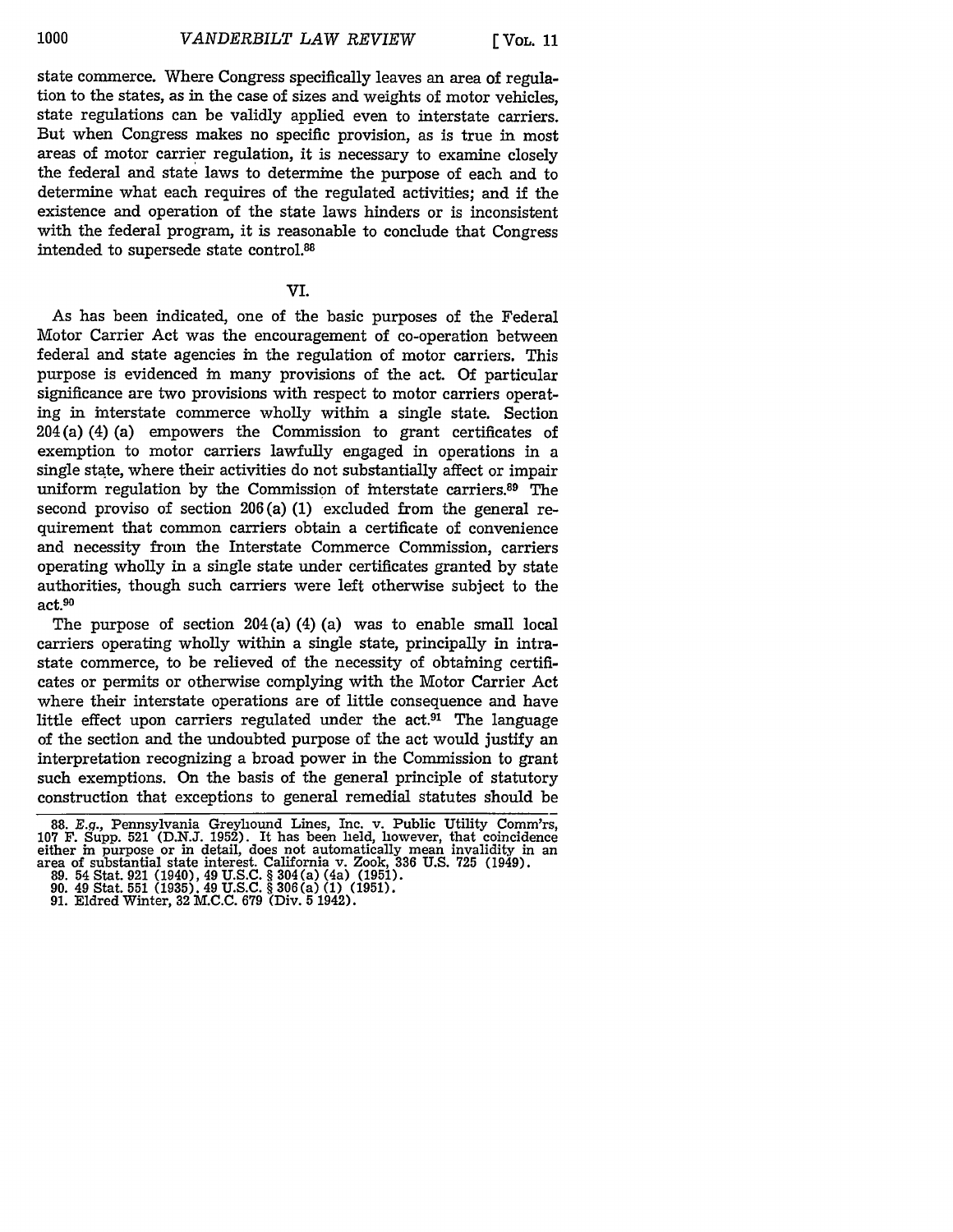strictly construed, the Commission has, however, placed a strict and narrow construction on this section.<sup>92</sup>

The Commission has held that the exemption must apply to the entire operation of the motor carrier, and thus that there can be no partial exemption.<sup>93</sup> The exemption will be denied if the carrier has any operations in more than one state, even if such operations are exempt from regulation under some other section of the act.<sup>94</sup>

In order to come within the exemption, the carrier must be lawfully engaged in operations in the state, and thus where state laws require an intrastate certificate, the carrier must have such a certificate before the exemption will be granted.<sup>95</sup> It is not necessary for a carrier to hold operating authority from the Interstate Commerce Commission in order to be entitled to the exemption.<sup>96</sup> The fact that an applicant for the exemption would also be exempt under the applicable state statute will also be considered as a basis for denying the exemption.<sup>97</sup>

In determining whether the applicant's operations have a substantial affect on interstate transportation, the Commission has generally taken a narrow view of what is substantial.<sup>98</sup> It has considered in this regard the volume of traffic in interstate commerce,<sup>99</sup> the affect on regulated carriers,100 the presence of joint tariffs with regulated carriers,<sup>101</sup> and the frequency and regularity of interstate transportation by the applicant.102

The second proviso to section 206 (a) (1) was based upon similar considerations of policy and has in general been similarly construed. The purpose of the second proviso was to exempt from the necessity of obtaining an interstate certificate of convenience and necessity as to commerce between points in a single state any carrier holding an intrastate certificate to operate between such points.<sup>103</sup> The reason for the exemption was that since such carriers have already shown the existence of public convenience and necessity for their services

- 92. Yosemite Park & Curry Co., 47 M.C.C. 81 (Div. 5 1947).<br>93. Rock Port, Langdon & Northern Ry. Co., 33 M.C.C. 315 (Div. 5 1942)<br>94. Yosemite Park & Curry Co., 47 M.C.C. 81 (Div. 5 1947).<br>95. Lloyd A. Miller, 41 M.C.C. 78
- 
- 
- 
- 

**97.** Eldred Winter, **32 M.C.C. 679** (Div. 5 1942). 98. E.g., International Ry. Co., 44 M.C.C. **789** (1945). Note here the dissent-ing opinion of Commissioner Allredge where he suggested that the Commission should exempt the carrier from all provisions of Part **II** except those pertaining to interstate fares.

- 
- 99. Stockton Motor Express, 49 M.C.C. 841 (Div. 5 1949).<br>100. International Ry. Co., 44 M.C.C. 789 (1945); Stockton Motor Express, 49 M.C.C. 841 (Div. 5 1949).<br>101. International Ry. Co., 44 M.C.C. 789 (1945); W. H. Shacke
- **M.C.C. 15** (Div. 5 1942). 102. International Ry. Co., 44 **M.C.C. 789** (1945). 103. Gulf Coast Motor Freight Lines v. United States, **35** F. Supp. 136 (S.D. Tex. 1940).
	-
-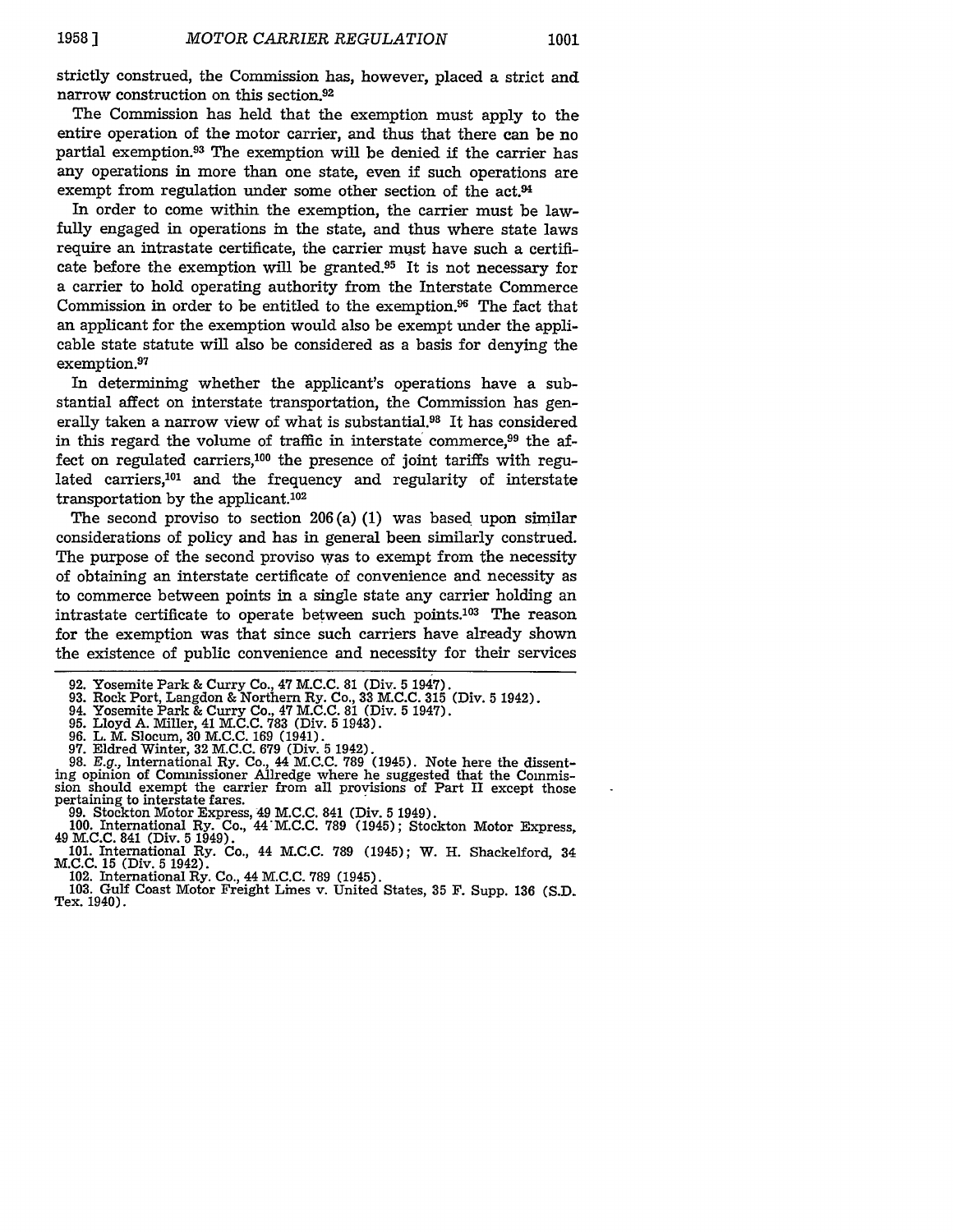between such points, they ought not to be required to make another such showing merely because they transport goods in both interstate and intrastate commerce.<sup>104</sup>

The early decisions of the Interstate Commerce Commission were in conflict as to the nature and effect of the proviso. In some cases the proviso was conceived as a statutory grant of an interstate operating right, while in other cases it was conceived as a mere exception and not a grant at all. $105$ 

In the leading case on the construction of the proviso, *Baggett* Trans. Co.,<sup>106</sup> the full Commission held, with four members dissenting, that the proviso was a mere exception, not a grant of right, and did not authorize a grant of right by the Commission. The majority of the Commission reasoned that section 206 (a) states a general rule of conduct requiring certificates of convenience and necessity from the Commission; that the proviso is an exception to that rule; that exceptions to remedial statutes must be strictly construed; and that therefore the proviso must be strictly construed. In a vigorous dissent, Chairman Eastman argued that the majority were ignoring the intent of Congress; that in recognition of the interest of the states Congress had provided that the Commission should in effect rely upon the finding of the state commissions in cases coming within the proviso; that the state certificate was intended to be accepted as a substitute for a federal certificate; and that carriers holding such certificates and coming within the proviso should be recognized as motor carriers for all purposes of the act.

In the *Baggett* case, the Commission also spelled out the prerequisites of the proviso: (1) the carrier must be lawfully engaged in operations in a single state;<sup>107</sup> (2) there must be a board in such state having power to grant certificates of convenience and necessity

106. Baggett Transp. Co., **36** M.C.C. 659 (1941).

107. The Commission has strictly construed this requirement. The Commission has held the exemption not applicable on this ground: Where an interstate carrier was merely in a position to exercise control over the intrastate carrier through common employees or family relationship, Refrigerated Transp., Inc., 54 **M.C.C.** 625 (1952); Wilson Transp. Co., 51 **M.C.C.** 233 (Div. 5 1950); where the carrier conducted operations in another state under the exemption provided under § 203(b) (8) dealing with operations in commercial zones, Jet Cartage Co., 51 M.C.C. 551 (Div. **5** 1950); and where the carrier's contract carrier, Baggett<br>Transp. Co., 29 M.C.C. 103 (Div. 5 1941). The Commission has, however, held<br>the exemption to be applicable even though the carrier operated in other states under the agricultural exemption provided by § **203** (b) **(6)** on the ground that the agricultural exemption enjoys a favored status, Peters, Appli- cation, 73 **M.C.C. 331** (1957); and even though the carrier was under common control with an interstate railroad, Monon Transp. Corp., 44 M.C.C. 325 (1945).

<sup>104.</sup> *Ibid.*

**<sup>105.</sup>** *Compare* Illinois Greyhound Lines, **15** M.C.C. 86 (Div. 5 **1938)** *with* Indiana R.R., 21 M.C.C. **73** (Div. 4 1939).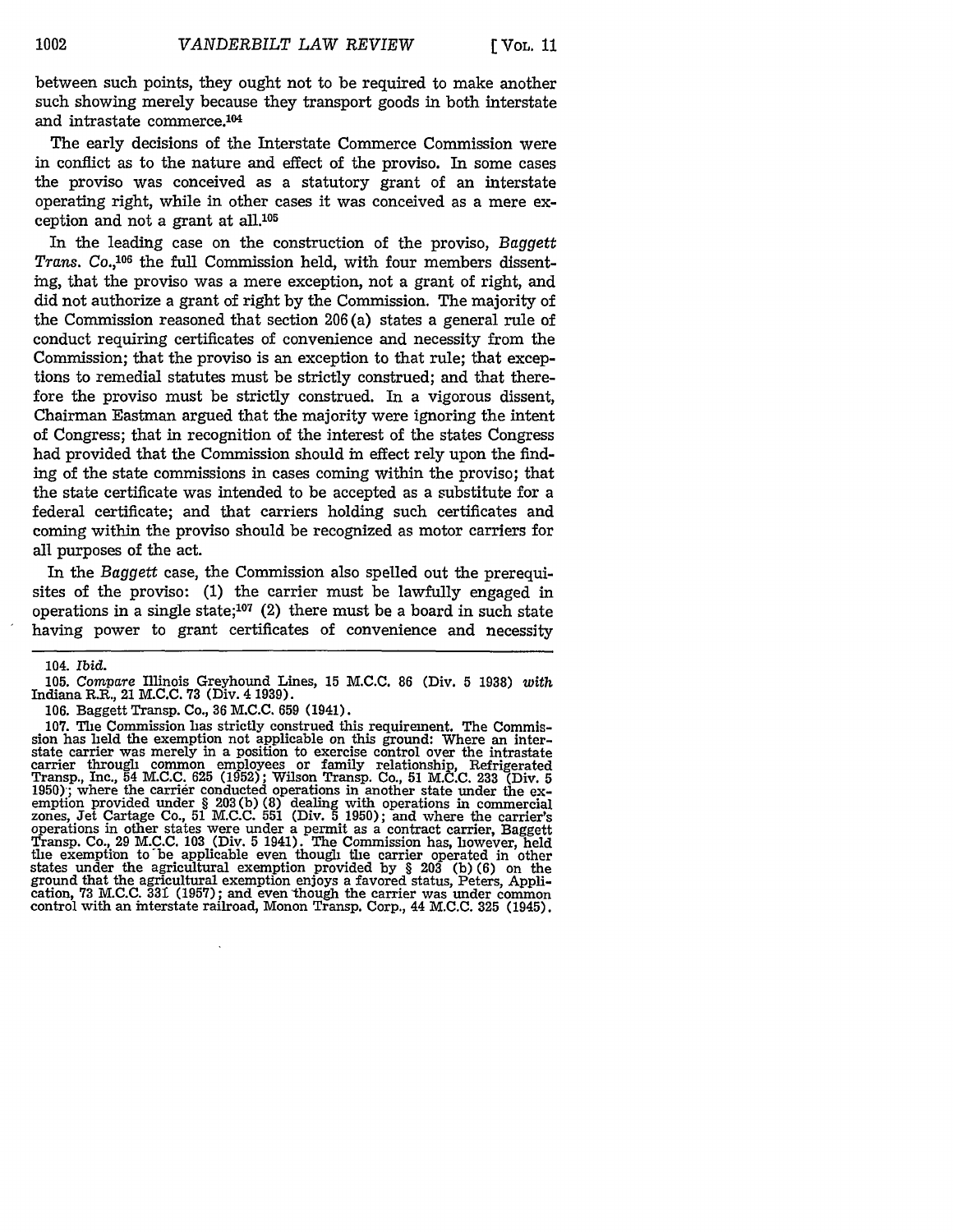authorizing intrastate operations; and **(3)** the carriers must have obtained such a certificate from such board.108

The extent of the carrier's operating authority in interstate commerce under the proviso coincides with the operating authority it holds in intrastate commerce,<sup>109</sup> and to this extent the state Commission does define the limits of the carrier's authority in interstate commerce. However, by the terms of the act, proviso carriers are otherwise subject to the jurisdiction of the Interstate Commerce Commission under part  $II$  of the Interstate Commerce Act.<sup>110</sup>

By reason of the Commission's conception of the nature of the proviso carrier's rights to operate in interstate commerce as a mere exempt status, such carriers, though otherwise subject to the act, are at a distinct disadvantage. For example: (1) they cannot freely extend their operations into other states; (2) they cannot transfer their right to operate in interstate commerce, rather they can transfer only their intrastate authority and the transferee thereof must requalify for the exemption if the interstate service of the transferor is to be continued; (3) they cannot obtain alternate routes for operating convenience crossing state lines; and (4) since their right to operate in interstate commerce is not secure and is not readily marketable, the value of their operating authority is not as great as would be true of an interstate certificate.<sup>111</sup>

As a result of these disadvantages, proviso carriers frequently sought certificates from the Interstate Commerce Commission duplicating their state certificates. For a time the Commission was rather liberal in granting such applications, but in recent years the Commission has adopted a policy of refusing to grant such applications for proviso carriers except in special circumstances.<sup>112</sup> The basis of the Commission's policy has been that the granting of such certificates made possible an undesirable duplication of operating rights.<sup>113</sup> In fact, the problem of controlling the duplication of operating rights in connection with proviso carriers has led the Commission to urge the repeal of the proviso.<sup>114</sup>

#### Conclusion

In few, if any, federal regulatory systems has Congress shown as

<sup>108.</sup> Gulf Coast Motor Freight Lines v. United States, **35** F. Supp. **136** (S.D. Tex. 1940); W. M. Daniels, **32** M.C.C. **585** (Div. 5 1942).

<sup>109.</sup> South Florida Freightways, Inc., 67 M.C.C. **35** (1956). 110. *E.g.,* Renner, Investigation, 70 M.C.C. 195 (Div. 4 1956); Leo Miller, 58 M.C.C. **350** (Div. 4 1952).

<sup>111.</sup> Baggett Transp. Co., **36** M.C.C. **659** (Div. 5 1941); H. A. Day, **53** M.C.C. **672** (Div. **5** 1952).

<sup>112.</sup> H. A. Day, 53 M.C.C. **672** (Div. **5** 1952).

<sup>113.</sup> *Ibid.*

<sup>114.</sup> *Hearings before Sub-Committee of Committee on Interstate and Foreign Commerce on* **S.** 1720, 85th Cong. 1st Sess. 29 (1957).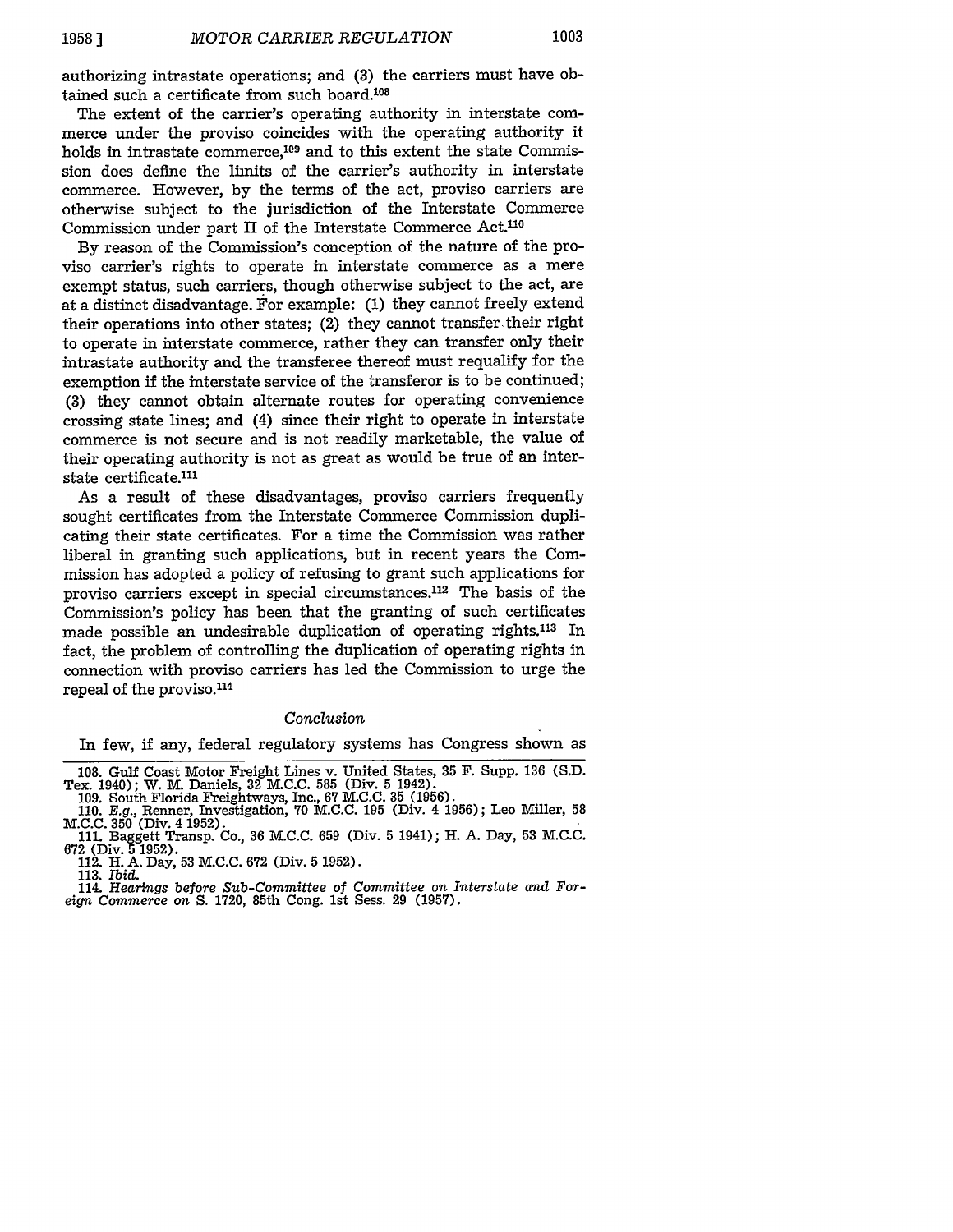ment.

much consideration for local and state interests as in the regulation of motor carriers. The overall effectiveness of the present system of regulation involves.matters far beyond the limits of this article. Assuming, however, that the premise of cooperative federalism is sound, and that matters which are primarily of local concern should be regulated by the states rather than by the national government, certain conclusions appear warranted in this regard.

Any system of federal regulation will encourage mergers and large scale operations and discourage small operations to the detriment of local interest unless the latter are to some extent exempted from the burdens necessary to the effective regulation of the former.115 On the whole, the present system of regulation of motor carriers is satisfactory in its accommodation of state and federal interests. A more flexible approach is needed, however, in the application of the present exemption as contained in section 204(a) (4) (a) and in the second proviso of section 206 (a) (1). In the application of the former section, the basic consideration should not be so much the proportion of interstate business done by the carrier as the nature of that business, that is, whether essentially local, $116$  and whether regulation of that business could not be effectively accomplished by the states. In this connection, provision should be made for partial exemptions under this section, for example, some carriers might be exempted except as to the application of the rate provisions of the act. A more liberal approach should also be taken with respect to the granting of exemptions. With a provision for partial exemption it should be more feasible to exempt carriers according to class than is apparently true at present.

In the application of both sections, the Commission should be less concerned about the possible abuse through common control with regulated carriers and more concerned about granting exemptions when federal regulation will serve no substantial purpose.

The proviso should not be repealed, rather it should be clarified so as to provide for the grant of a certificate from the Interstate Commerce Commission to carriers coming within its terms. The Commission could effectively control any undue proliferation of operating rights under its present powers. However, it might be well to write into the act a prohibition against the split of interstate and intrastate operating rights. Proviso carriers should not be treated as unwanted

<sup>115.</sup> FEDERAL CO-ORDINATOR Or TRANSPORTATION, REGULATION OF TRANS-PORTATION AGENCIES REP. 28 (1934); and see annual reports of Interstate Commerce Commission with respect to the trend towards larger and fewer units. 116. For example, the distribution of freight from a city distribution point to small towns and villages is essentially local in character, even though most of that freight may have come to the city from outside the state. There is no good reason to subject the little carrier operating between a city and three or four small towns to the full burdens of regulation by the federa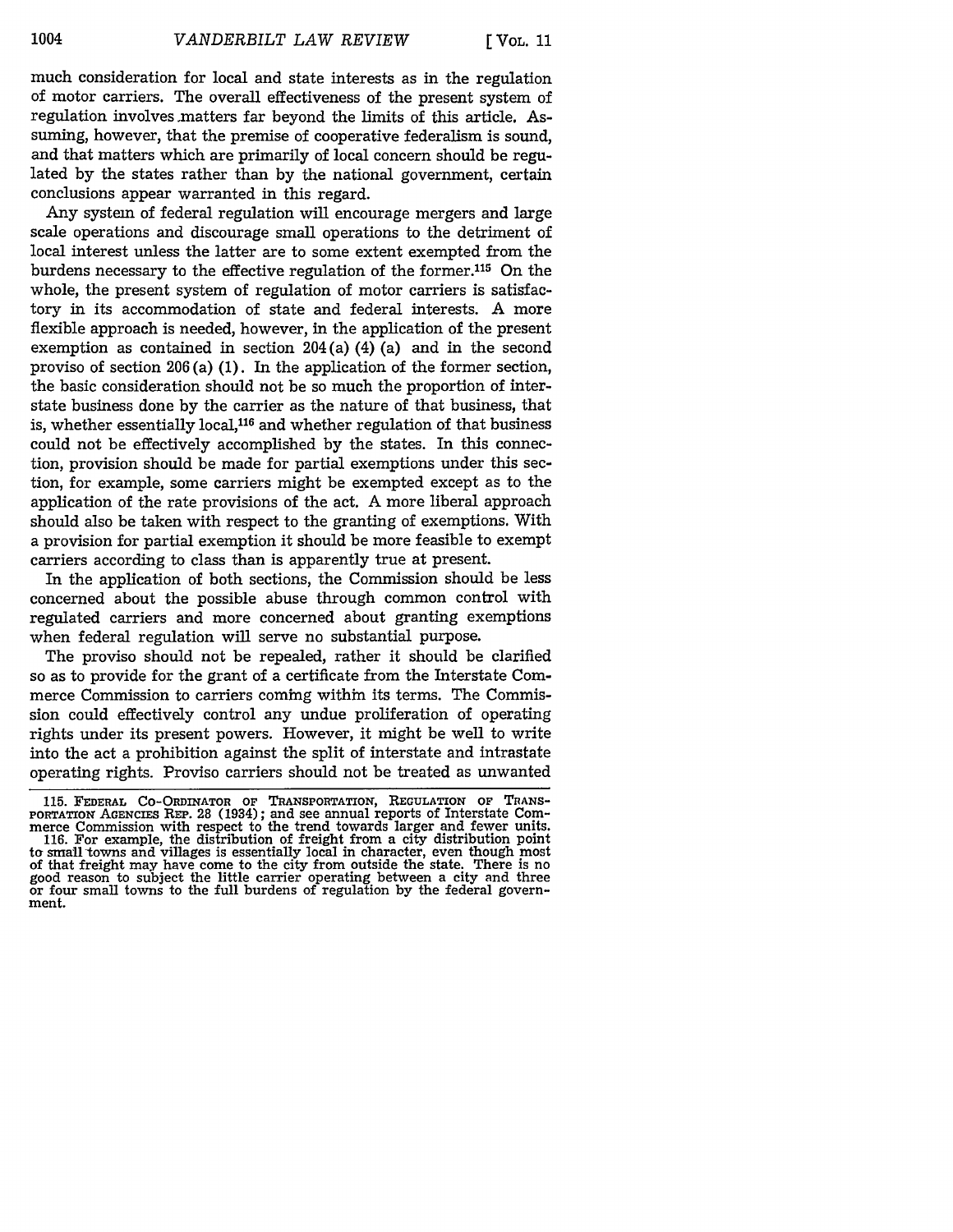$\sim$ 

stepchildren, but should be fully equal to those whose rights stem from the findings of the Interstate Commerce Commission.

In any event, the regulation of motor carriers should continue to accommodate both the national and local interests in accordance with the concepts of cooperative federalism.

 $\bar{z}$